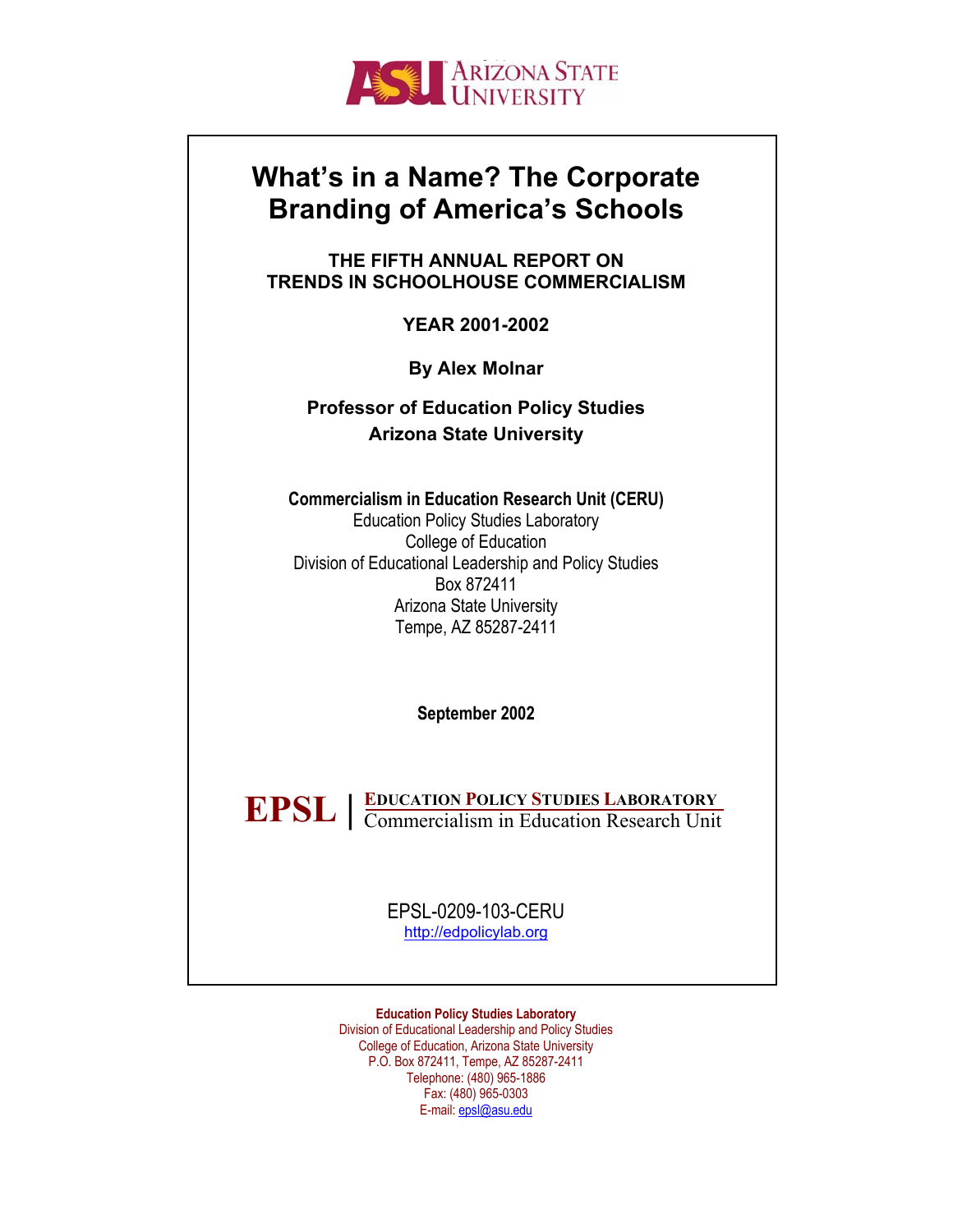## **What's in a Name? The Corporate Branding of America's Schools**

## **The Fifth Annual Report on Trends in Schoolhouse Commercialism, Year 2001-2002**

## **Table of Contents**

| $\mathbf{1}$   |
|----------------|
| 6              |
| $\overline{7}$ |
| 10             |
| 12             |
| 14             |
| 16             |
| 18             |
| 21             |
| 25             |
| 26             |
| 28             |
| 30             |
| 33             |
| 34             |
| 35             |
| 39             |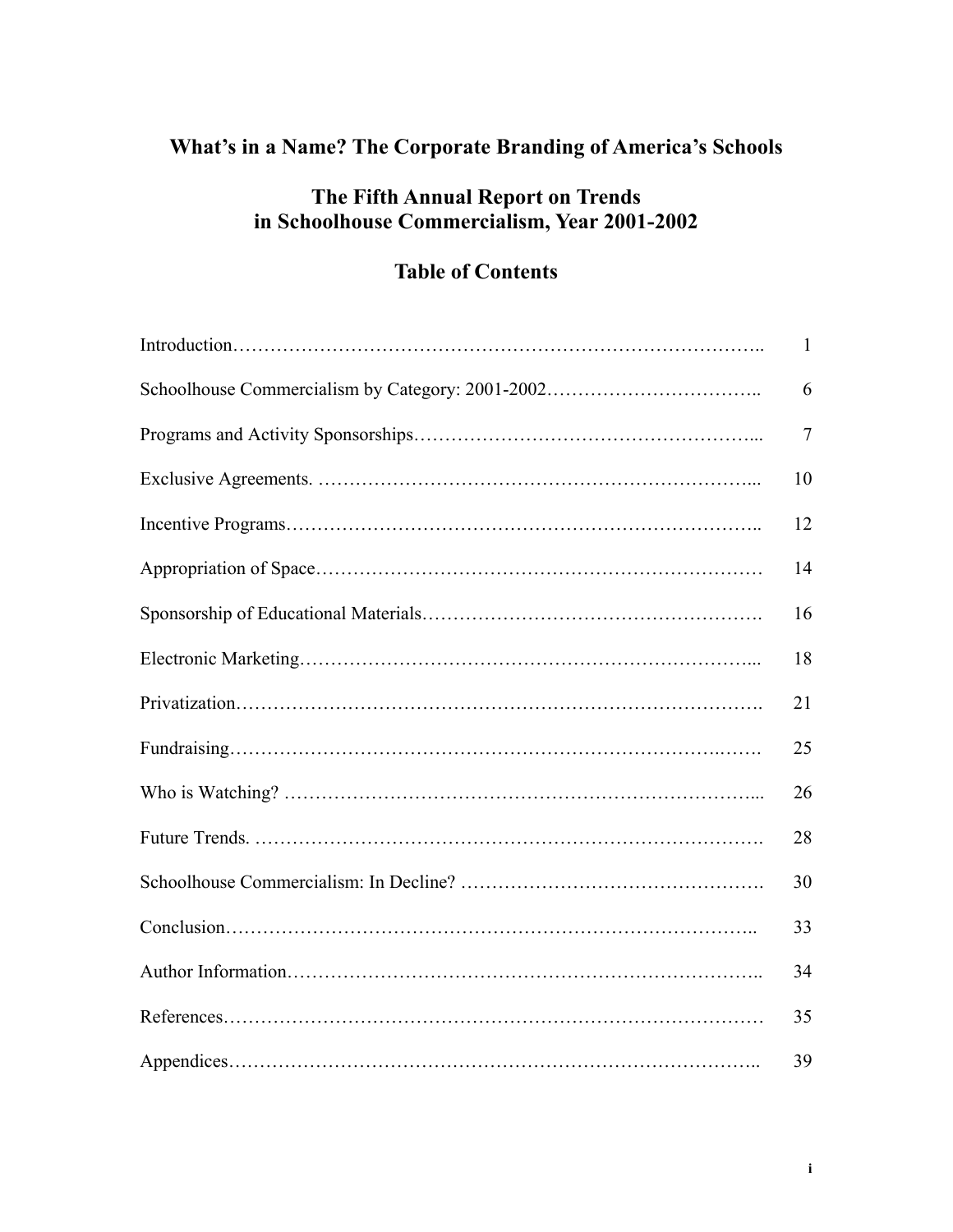## **What's in a Name? The Corporate Branding of America's Schools**

## **The Fifth Annual Report on Trends in Schoolhouse Commercialism, 2001-2002**

Alex Molnar

Arizona State University

## **Introduction**

 When a Brooklawn, N.J., school needed funds to help defray the cost of its new gymnasium last year, the local superintendent borrowed an idea from big-time sports: Naming rights.

 Just as Milwaukee's new baseball stadium carries the name of Miller beer and the Chicago arena where the Bulls play basketball is named for United Airlines, so the Brooklawn district agreed to put on its gym the name of the only supermarket in town, ShopRite, for \$[1](#page-39-0)00,000.<sup>1</sup> The district didn't stop there. Brooklawn named school board vice president Bruce Darrow to the new post of "Director of Corporate Development" and assigned him to sell naming rights for everything from baseball field foul lines to the school's proposed new library.<sup>2</sup> Armed with glossy sales brochures depicting school buildings emblazoned with the words "YOUR NAME HERE," Darrow told the *Washington Post*: "We're not violating their [students'] rights. We're getting them a  $gym.$ <sup>[3](#page-39-2)3</sup>

 Brooklawn may have been among the most aggressive schools to push the naming-rights strategy, but it was far from alone. Indeed, in Lancaster, Pa., an athletic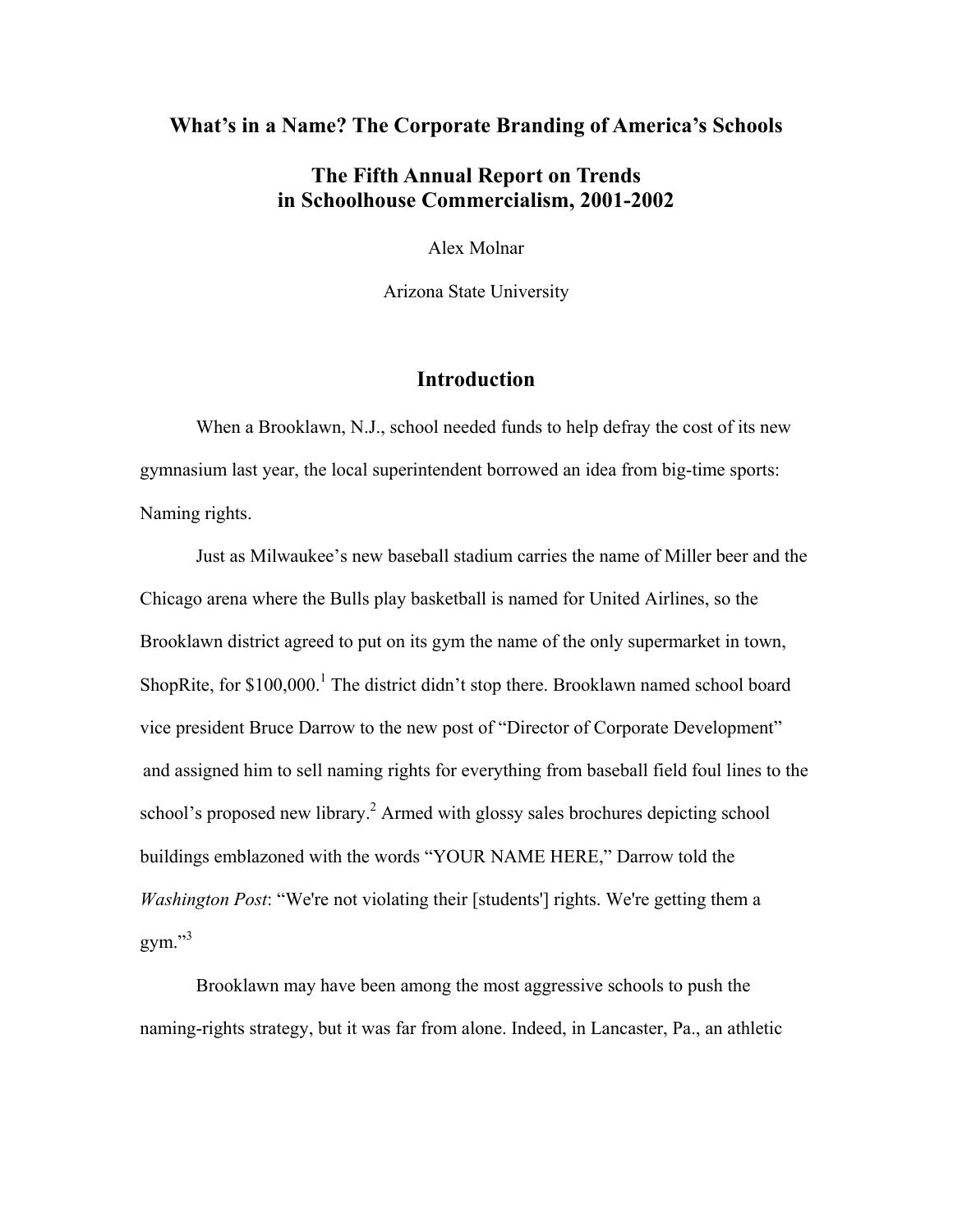director defended a more modest approach by noting that he merely copied the idea from news articles about schools in California and Texas.<sup>4</sup>

The widespread sale of naming rights to school property and events symbolizes something far broader that emerges in The Fifth Annual Report on Trends in Schoolhouse Commercialism, 2001-2002, conducted by the Education Policy Studies Laboratory/Commercialism in Education Research Unit (EPSL/CERU) at Arizona State University. Simply put, it is this: As in so many other areas of life, commercial activity of all kinds has become more and more embedded in the experience of children at school. The reason is not difficult to fathom. As Brooklawn Superintendent John Kellmayer, defending his decision to sell naming rights to ShopRite, put it: "American corporations spend billions of dollars on the Olympics. All we're saying is: Why don't you spend some of that on our public schools?"<sup>5</sup>

It is a fair question, but one that may miss the point: With widespread documentation that, over the last two decades, property tax burdens have shifted away from businesses to individual homeowners, one might ask why those same corporations have not been spending more on public schools all along–and as members of society, not in return for the opportunity to promote themselves. (Imagine, by comparison, the reaction if a parent reading volunteer, for instance, were to use his or her volunteer time to promote a business or advance a personal ideology. In all likelihood, people would be rightfully scandalized: volunteer service, after all, is carried out with no expectation of reward or personal gain.)

Yet even that analysis overlooks the chief problem with naming rights, whether in major league sports parks or public schools. Naming rights are usually portrayed as a

Page 2 of 58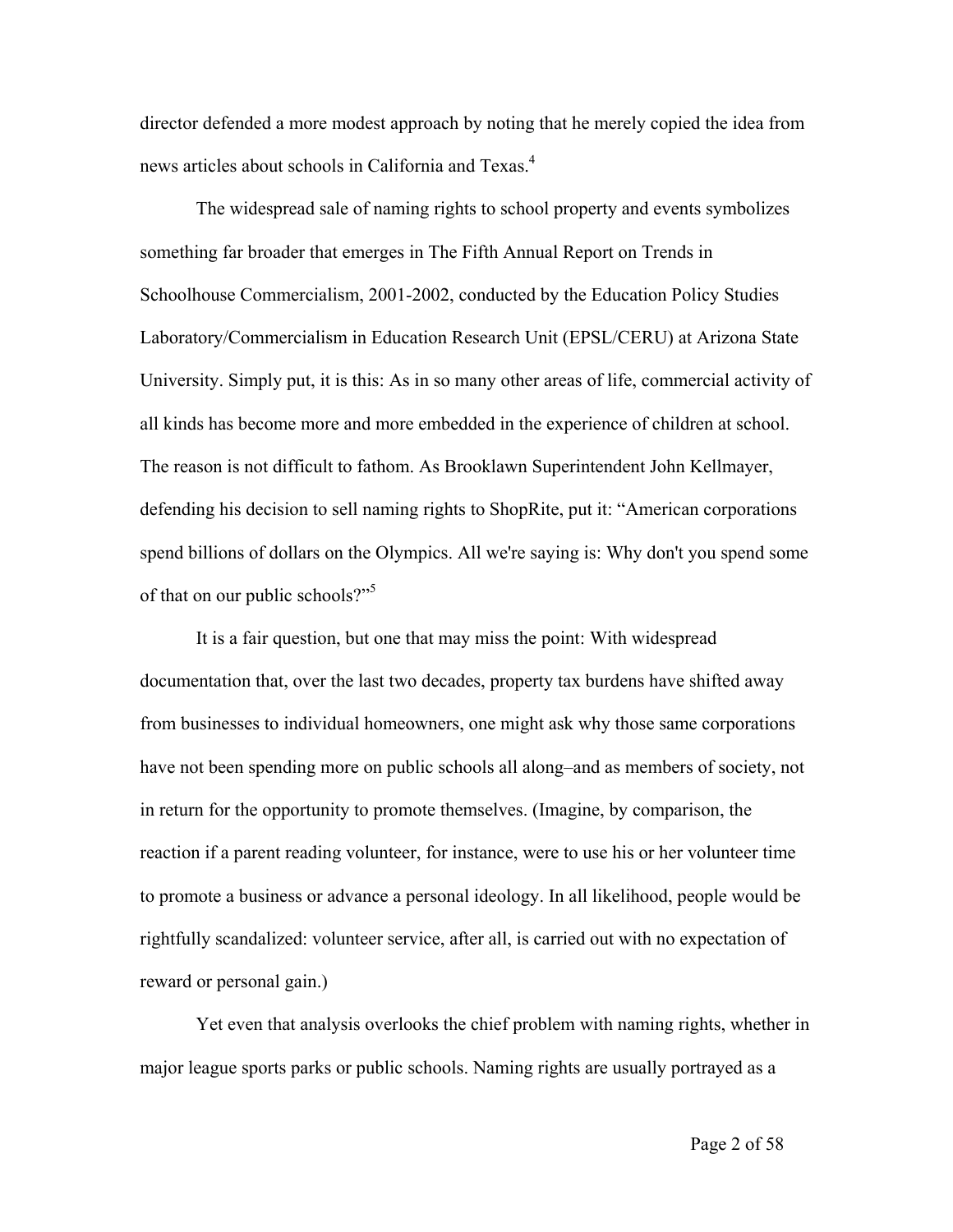means for acknowledging a corporation's contributions to a civic institution. In fact, however, they are a vehicle for business to leverage enormous public expenditures that will deliver substantial marketing mileage, all for a comparatively inexpensive investment by the company. For example, Miller Brewing Co. will pay \$40 million over 20 years for naming rights to "Miller Park," where the Milwaukee Brewers now play and the site of the 2002 All-Star game. Yet in return for that substantial recognition, the nation's second largest beer manufacturer is paying just a fraction of what Wisconsin taxpayers are contributing. Estimates of public commitment for the stadium range from the official figure of \$310 million<sup>[6](#page-39-5)</sup> to more than three times that amount over 30 years.<sup>[7](#page-39-6)</sup> No one clamored to name the stadium the arguably more apt "Taxpayer's Park" or "People's Park," however.

Now schools have joined full swing in the trend once limited to pro sports stadiums and convention centers. The story of Brooklawn School District and other schools following the same path shows how pervasive has become the corporate practice of such strategic donations that leverage much larger public expenditures for the benefit of private businesses and their owners. Moreover, the actual return to the school has turned out to be strikingly small. The ShopRite agreement "appears unlikely even to begin to pay off the bonds" for the new gym, the *Washington Post* observed. "The borough's debt will rise from \$82,000 next year to \$182,000 in 2020. The pledge from Jeffrey Brown, owner of six ShopRite supermarkets, including the now-famous Brooklawn store, comes down to \$5,000 a year, which Kellmayer said will cover maintenance and operation of the gym."<sup>[8](#page-39-7)</sup>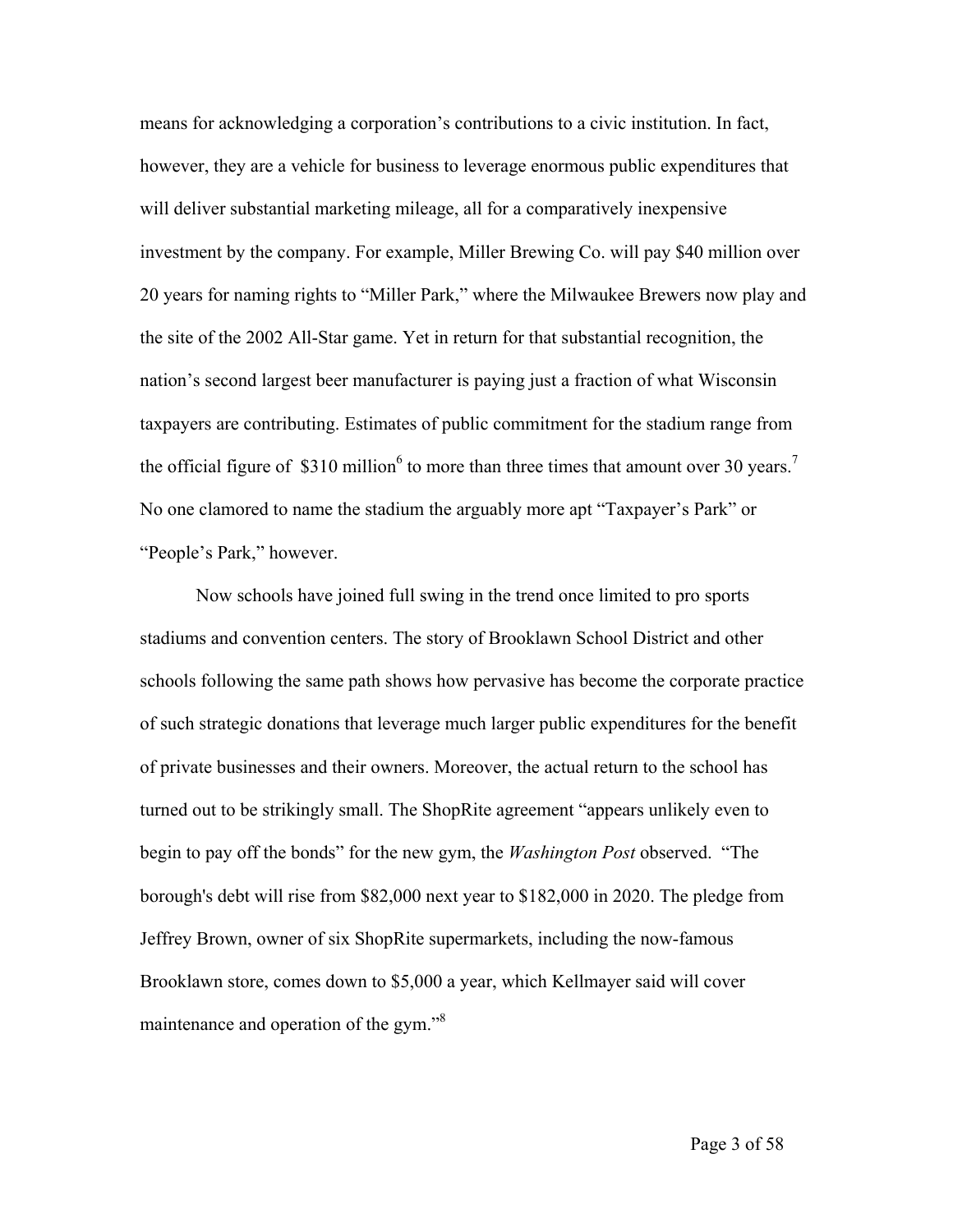The proliferation of school naming-rights proposals is but one example of how schools are becoming subsumed in the corporate branding of virtually every American public space. Each year since 1998, EPSL/CERU and its predecessor, the Center for the Analysis of Commercialism in Education (CACE) at the University of Wisconsin-Milwaukee, have conducted annual searches of commercial media databases to document trends in media reports of commercial activity in public schools. (See Appendix A for Sources, Search Strategies and Search Terms used.)

EPSL/CERU monitors eight categories of schoolhouse commercialism: Sponsorship of Programs and Activities; Exclusive Agreements, such as when soda companies establish contracts restricting schools from selling competitors' products; Incentive Programs, which reward student behaviors with commercial products; Appropriation of Space; Sponsorship of Educational Materials, including the creation of curricula that advance corporate interests; Electronic Marketing; Privatization; and Fund-Raising programs.

For most of the last decade, media references to these eight forms of schoolhouse commercialism have been steadily rising (Figure 1). In 2000-2001, however, media citations to commercial activities in education showed a decline for the first time. The decline was repeated in 2001-2002. Nevertheless, four-and-a-half more commercialism citations were found in 2001-02 than in 1990, the first year studied (4,631 vs. 991).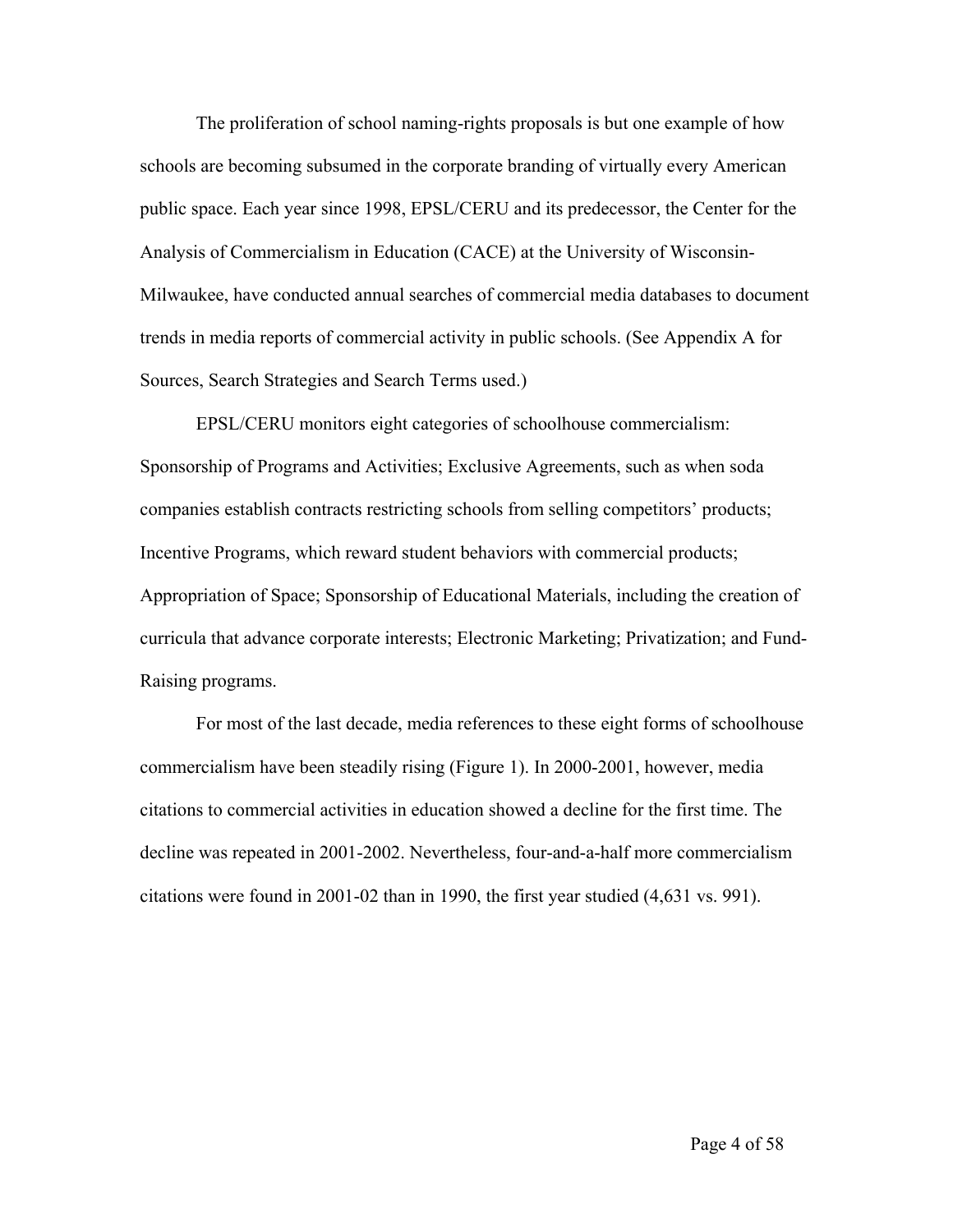

**Figure 1: Combined Total Citation, All Types of Commercializing Activity, By Year**

The 2001-02 decline is not reflected across the board. In the period from July 1, 2001 through June 30, 2002, references to Sponsorship of Programs and Activities showed a distinct increase, underscoring the way corporate branding has penetrated the schoolhouse. Brand name penetration is reflected in other ways as well, however– perhaps most clearly in the way a brand-name private school company, Edison Schools, Inc., dominated citations in the Privatization category.

There are several possible explanations for the apparent leveling off or decline in media references to some categories of commercialism. One factor may be changes in news media priorities and interests since the Sept. 11, 2001, attacks and their aftermath. The decline in references may also be yet another indicator of just how pervasive commercialism has become in our schools: the schoolhouse as marketing tool has become so second-nature in our society that the practice draws less and less media attention. (While some might suggest that fewer references may indicate that the practice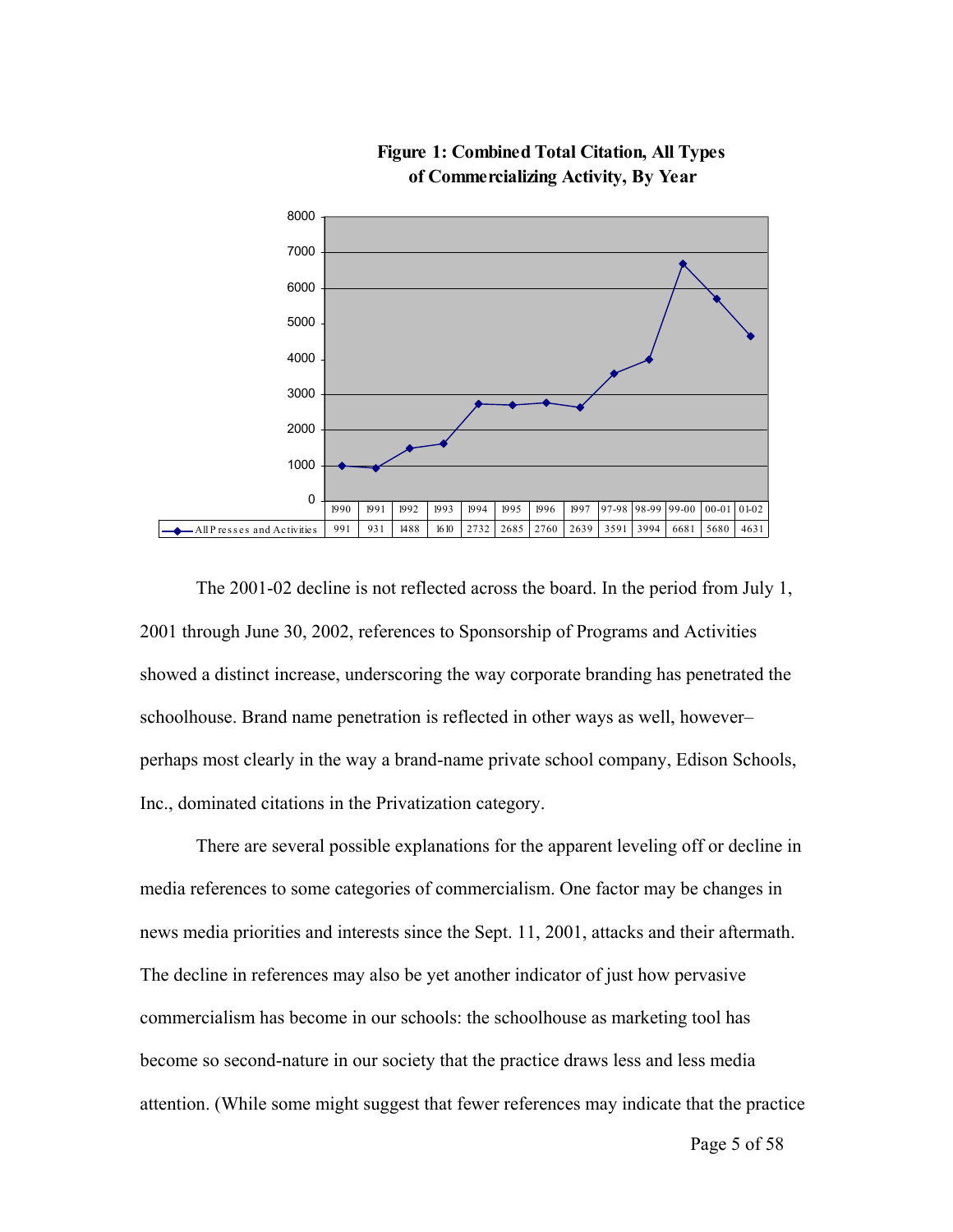is abating under pressure, that seems unlikely, since instances in which schools and school districts do cut back on commercial activity generally have generated news coverage.)

It is most likely, however, that this leveling off is a technical artifact. A review of search terms used for the past two years suggests a need to modify the terms in order to keep up with the rapidly changing universe of companies involved in schoolhouse commercialism. For the 2002-03 report, new search terms have been developed in several categories. A discussion of those terms can be found in Appendix B.

## **Schoolhouse Commercialism by Category: 2001-2002**

CERU recorded 4,631 media references to schoolhouse commercial activities in all presses for the period from July 2001 through June 2002. The number represents a decline of about 18 percent from the previous 12 months, when 5,680 references were logged.

Changes in the number of media reports across the eight designated categories of schoolhouse commercialism are outlined in Table 1. In all but one category, the number of citations declined in 2001-2002 when compared with the 2000-2001 year. A discussion of each category follows.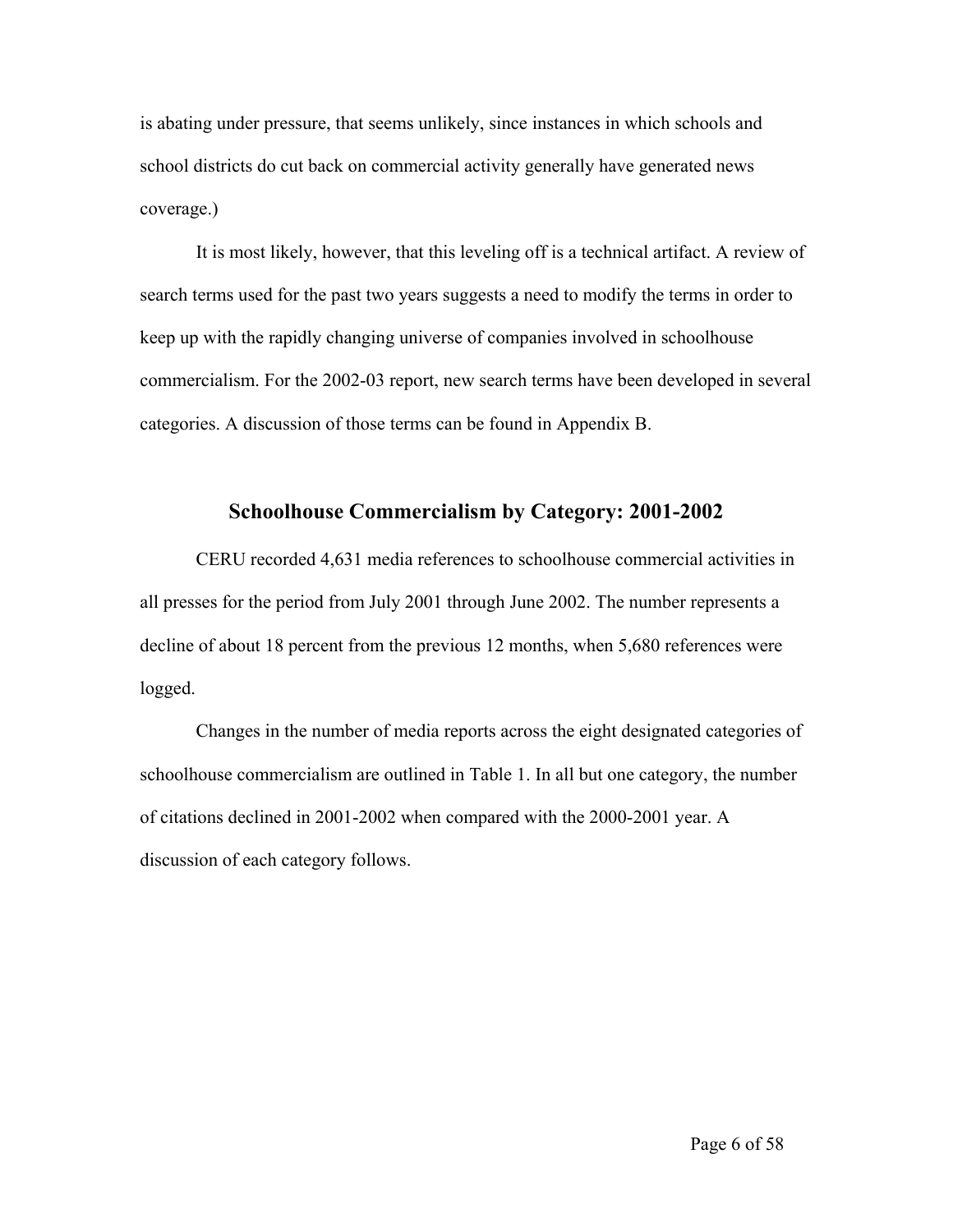| Category                     | <b>Total Hits</b> | <b>Total Hits</b> |                  |                | Percent Change Average Percent |  |
|------------------------------|-------------------|-------------------|------------------|----------------|--------------------------------|--|
|                              | 2001              | 2002              | 2001-2002        |                | Change <sup>9</sup>            |  |
|                              |                   |                   |                  |                | 1990-2002                      |  |
| Sponsorship                  | 1,038             | 1,190             | 15 <sub>15</sub> | ↑              | 141                            |  |
| <b>Exclusive Agreements</b>  | 291               | 153               | $-47$            | ┸              | 663                            |  |
| Incentive Programs           | 318               | 189               | $-41$            | $\blacksquare$ | 43                             |  |
| Appropriation of Space       | 291               | 110               | $-62$            | $\blacksquare$ | 239                            |  |
| <b>Educational Materials</b> | 83                | 75                | $-10$            | п              | 613                            |  |
| <b>Electronic Marketing</b>  | 478               | 248               | $-24$            | ┸              | 11                             |  |
| Privatization                | 2,002             | 1,839             | -8               | $\blacksquare$ | 2,126                          |  |
| Fundraising*                 | 1,179             | 827               | $-30$            | $\blacksquare$ | n/a                            |  |
|                              |                   |                   | Near-Term Change |                | Long-Term Change               |  |

## **Table 1: Average Percent Changes in the Number of Media Hits for the Past Year and Cumulatively Since 1990**

\*CERU began tracking fundraising in 1999-2002

## **1. Programs and Activity Sponsorships**

Sponsorship of school activities registered a distinct increase in relevant citations in 2001-02 over the previous 12-month period (See Graph 1). Many of the stories found involved naming-rights proposals (which also fall in the category of Appropriation of Space), albeit ones less dramatic than Brooklawn's. When Thompson Middle School in Newport, R.I., needed to raise \$1 million last year for its facilities, the Newport school district proposed auctioning off to corporations for as much as \$250,000 the right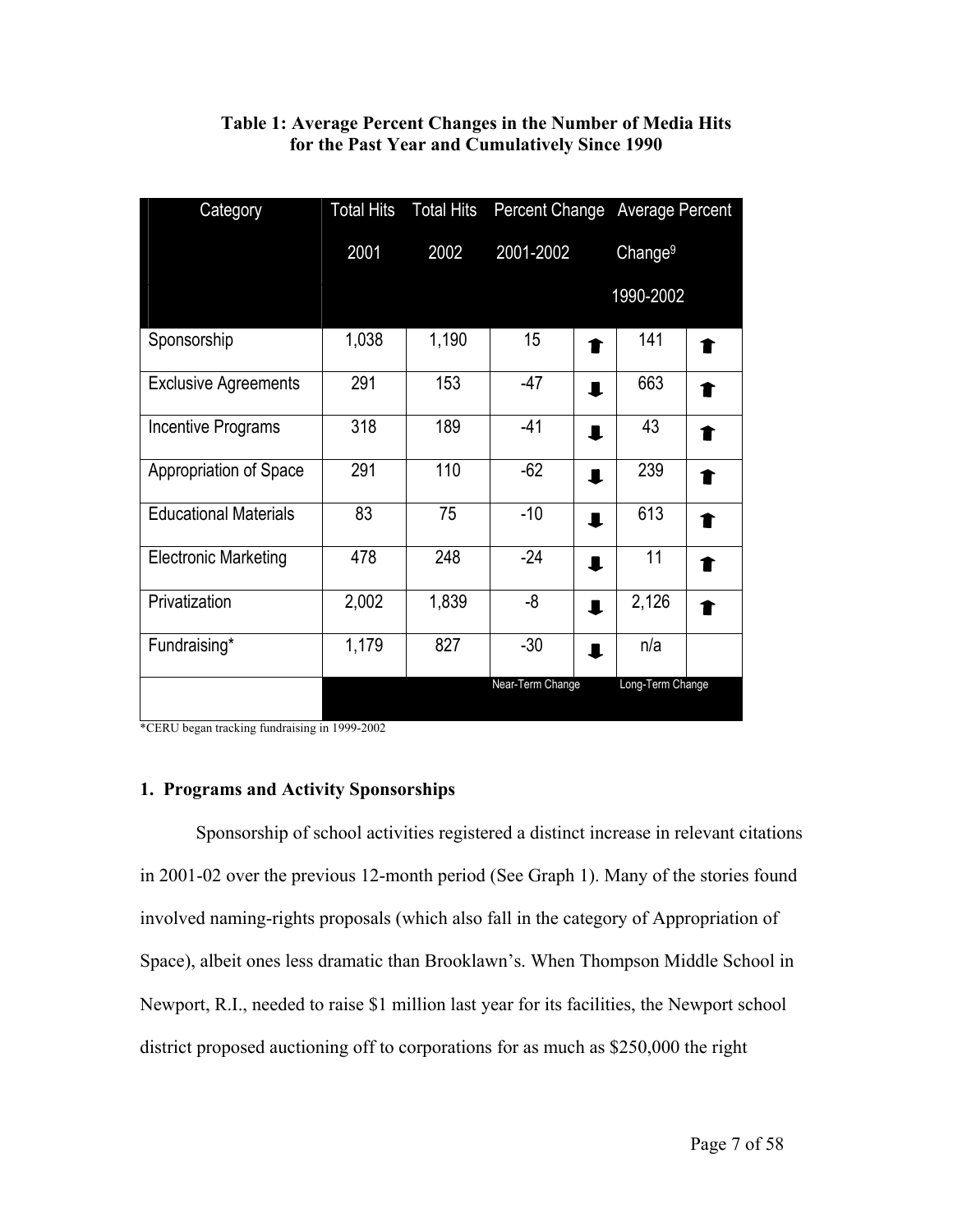to put business names and logos on anything from individual books to entire school buildings. $10$ 

Other schools, from Lancaster, Pa., to a public school athletic conference in Arizona, jumped on the naming-rights bonanza in the quest for more cash. At least one firm has taken to brokering naming rights agreements between schools and companies. Home Team Marketing, a sports marketing company in Cleveland Heights, aggressively worked to create a network of Northeast Ohio schools that it sought to market as a single block to companies looking for new ways to advertise.<sup>11</sup> The firm promised participating schools up to  $$30,000$  a year once the program was underway.<sup>12</sup>

In Omaha, Neb., the school district made plans to rip up a high school gym floor, replacing it with one bearing up to ten corporate logos to be sold at  $$10,000$  a piece.<sup>13</sup> In Lancaster, Pa., school board members agreed to a plan that, in return for sponsoring athletic teams, allowed corporations to hang advertising banners, hand out coupons and other promotional items, and broadcast advertising over the school public address system during games at McCaskey High School.<sup>14</sup> The athletic director who devised the scheme allowed that he was merely borrowing the idea from other schools in Texas and California.[15](#page-39-14)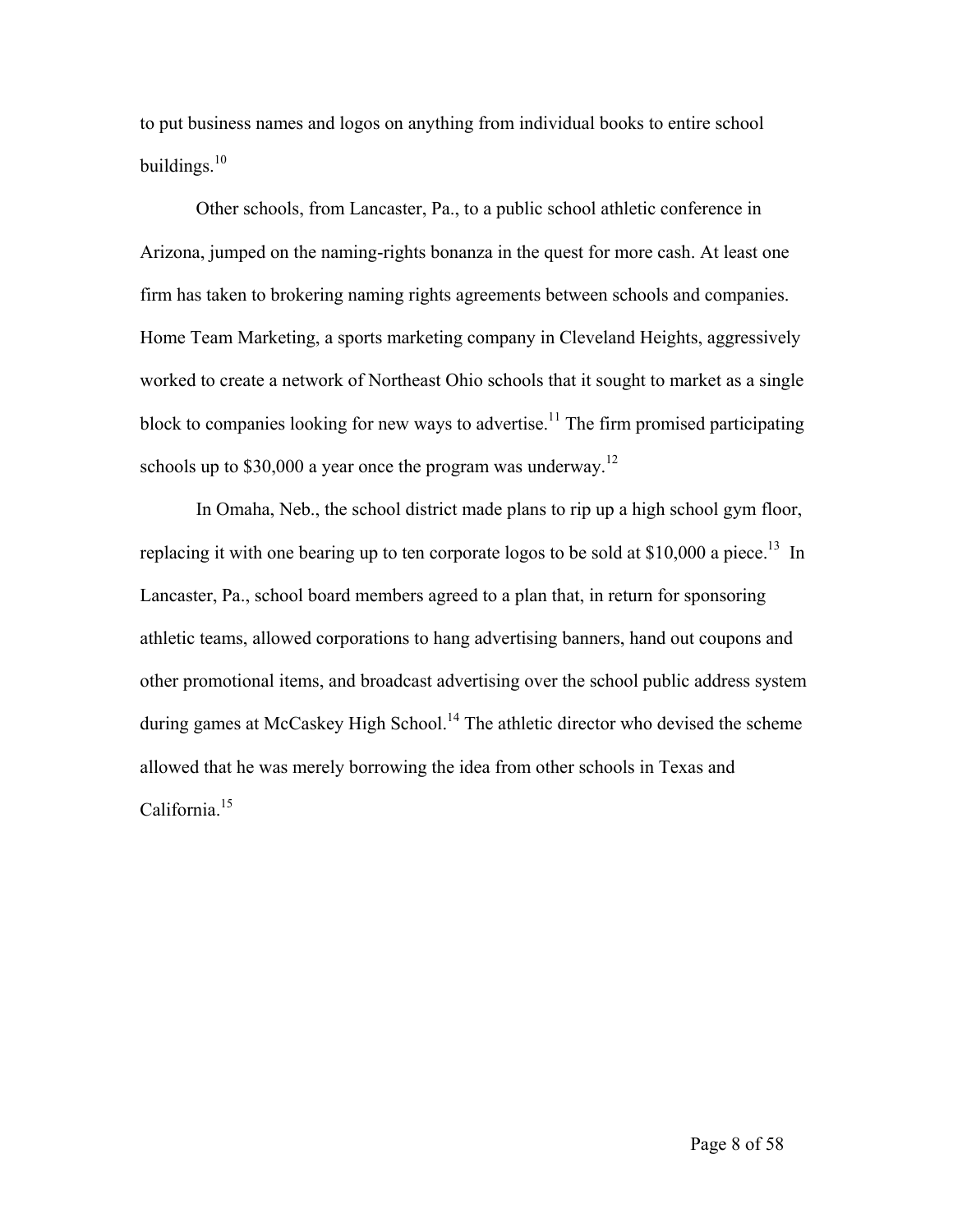

**Graph 1: Sponsored Programs and Activities**

Athletics lends itself most easily to sponsorship programs, and corporations have jumped on the opportunity, making sponsorship of scholastic athletics "one of the fastest growing areas in all of American corporate marketing."[16](#page-39-15)

The reason that sponsorship programs attract school districts was evident in reports such as one from Indiana in May 2002. There, state budget cuts forced school systems to pay more for summer programs or drop summer enrichment classes, and districts responded by seeking corporate sponsors.<sup>17</sup> In Idaho, a newspaper report observed: "Budgets have been cut, and districts have scrambled … to scale back programs, cut costs and pass supplemental levies to make up the difference."<sup>18</sup> The report then offers an account of a local supermarket chain that donates to schools 3 percent of the revenues from customers who have signed up for a special program and designated a favored school.<sup>[19](#page-39-18)</sup>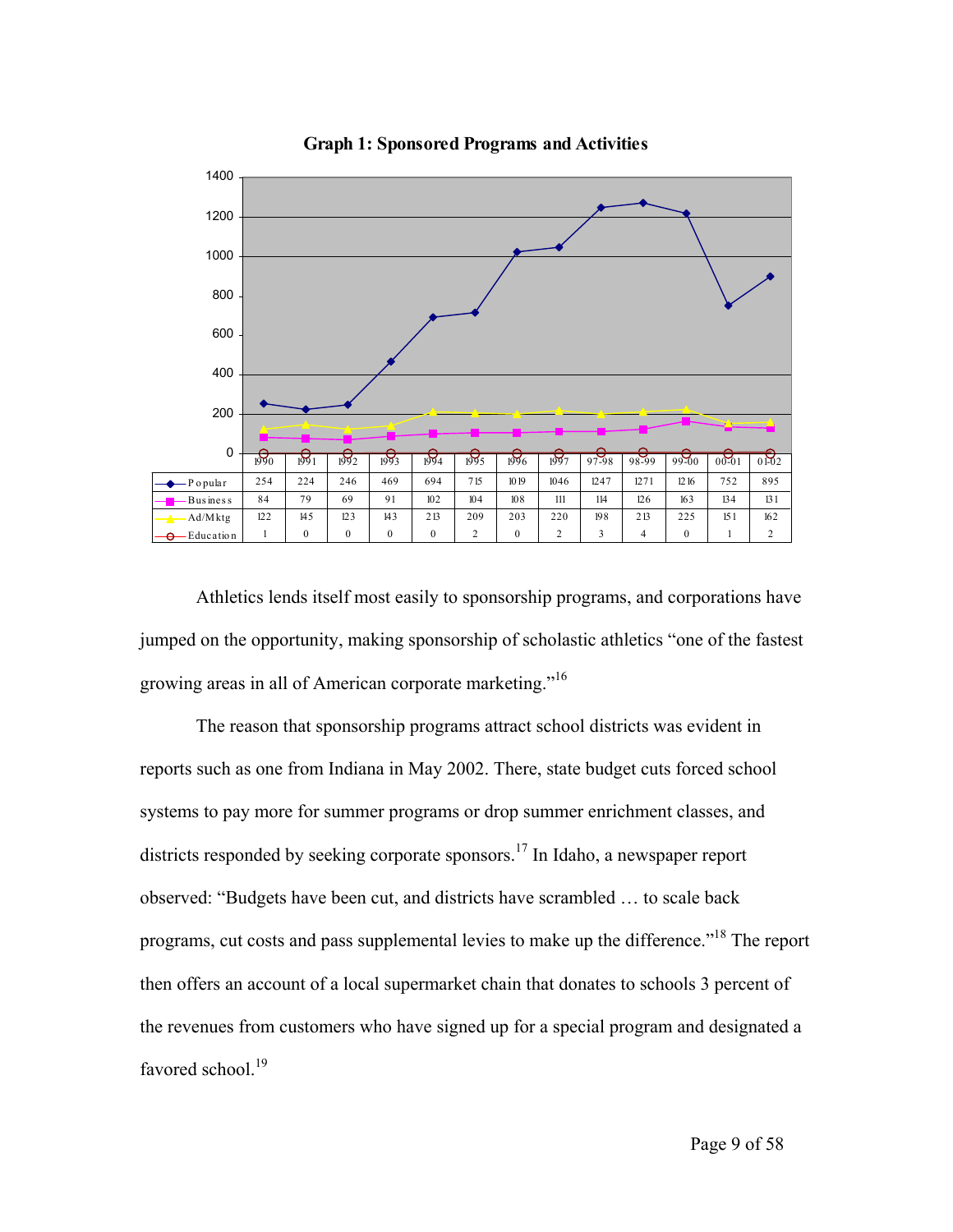The continued growth of sponsorship programs is consistent with previously documented trends. Indeed, over the 12-year period examined in CERU's annual commercialism study and its previous reports, commercial sponsorship of educational activities has been the most common form of schoolhouse commercialism reported. This category accounts for 34 percent of all citations during the 12-year period.



## **Total Hits for All Eight Categories of Commercialization and Four Presses Combined, 1990-2002**

## **2. Exclusive Agreements**

Agreements granting soft drink companies and other marketers exclusive distribution rights within particular schools or districts continued to generate attention. So did criticism of those agreements.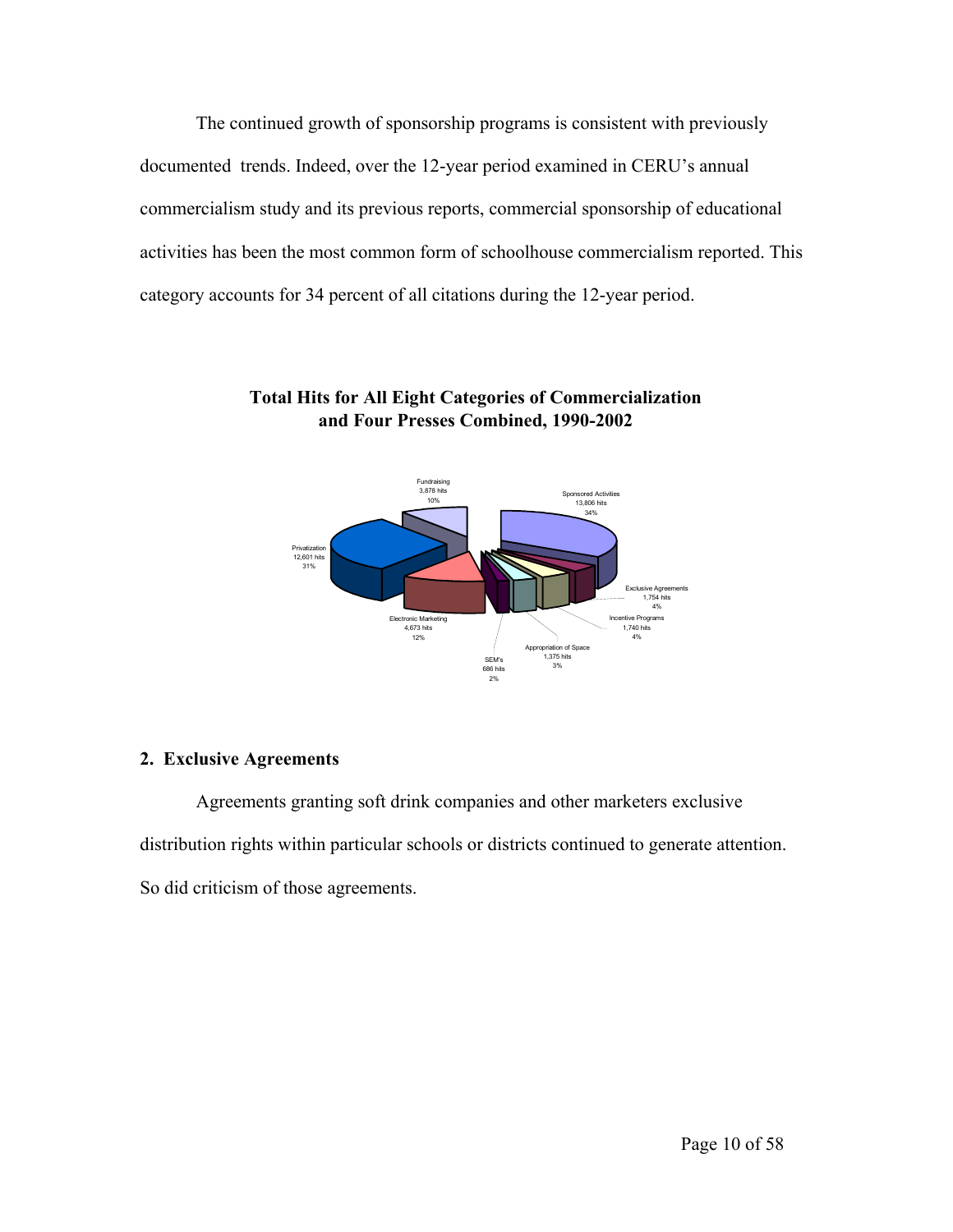

#### **Graph 2: Exclusive Agreements**

In California, legislators weighed a bill that would tax soft-drink syrup and use the proceeds to fund anti-obesity programs for children, while the Public Health Institute of Berkeley released a report charging that companies had too much selling and marketing power in schools.<sup>20</sup> Some schools began curtailing such agreements on their own. In the Wisconsin school district of Mequon-Thiensville, a school board member's resistance to an exclusivity agreement with Pepsi-Cola was met part way with an agreement between the district and the company not to allow Pepsi logos on athletic scoreboards.<sup>21</sup> In August 2001, Madison, Wis., schools opted not to renew a contract with Coca-Cola worth  $$300,000$  to the district.<sup>[22](#page-39-21)</sup>

In late August 2002 (after the period of study for this report), the Los Angeles School Board banned the sale of soft drinks in the district's 677 schools in vending machines or school stores during school hours beginning in  $2004<sup>23</sup>$  $2004<sup>23</sup>$  $2004<sup>23</sup>$  In doing so, school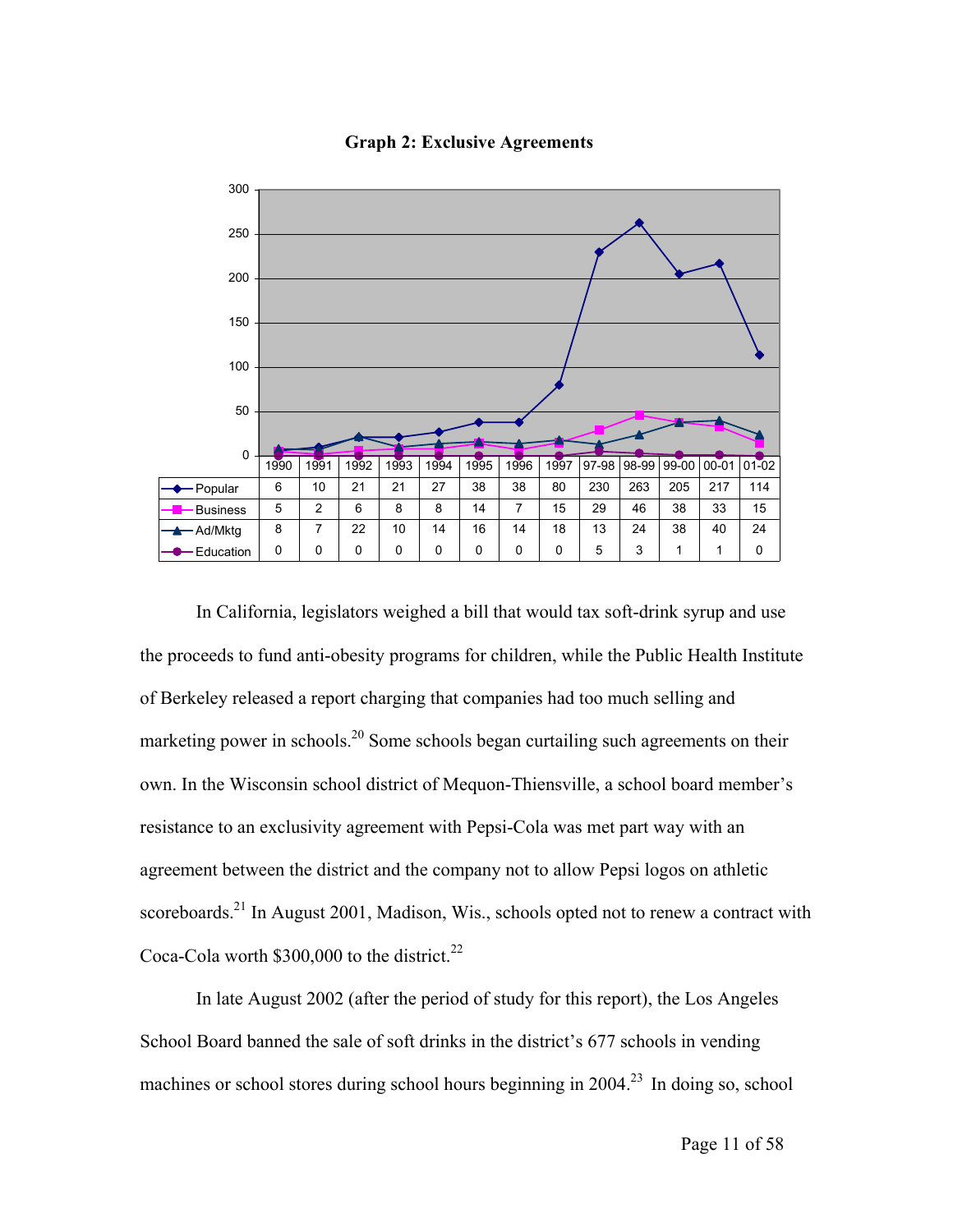officials noted that the action would cost schools tens of thousands of dollars each in profits received under exclusive merchandising agreements, but held firm. The ban "was inspired, in part, by recent reports spotlighting the obesity epidemic in Los Angeles, including a UCLA survey that found that 40 percent of 900 students in 14 Los Angeles Unified schools were obese," the Los Angeles Times noted. $^{24}$ 

Still, exclusive deals continued to hold sway. While Coca-Cola in March 2001 announced it was backing away from exclusive pouring rights contracts with schools and would not block more healthful competing drinks such as juices and water from its school vending machines, the soft drink manufacturer continued to look for ways to exercise market leverage with youth outside schoolhouse walls. In Oakland, Calif., for example, the company promised the city \$500,000 for community youth programs in return for a 10-year agreement banning the sale of competitors' soft drinks on city property.<sup>25</sup> Thus, even the public square is no longer immune from the reach of consumerist culture.

#### **3. Incentive Programs**

Incentive programs are those in which corporations reward students, teachers, or both for achieving certain academic goals. Such programs by their nature create a link between children's academic experiences and ambitions on the one hand and their consumption patterns on the other. Because incentive programs link accomplishment in school to certain commercial rewards—free admission to an amusement park, for instance, or a free pizza–they can be expected to create for student audiences a halo effect in which the commercial enterprise becomes imbued with the positive attributes of study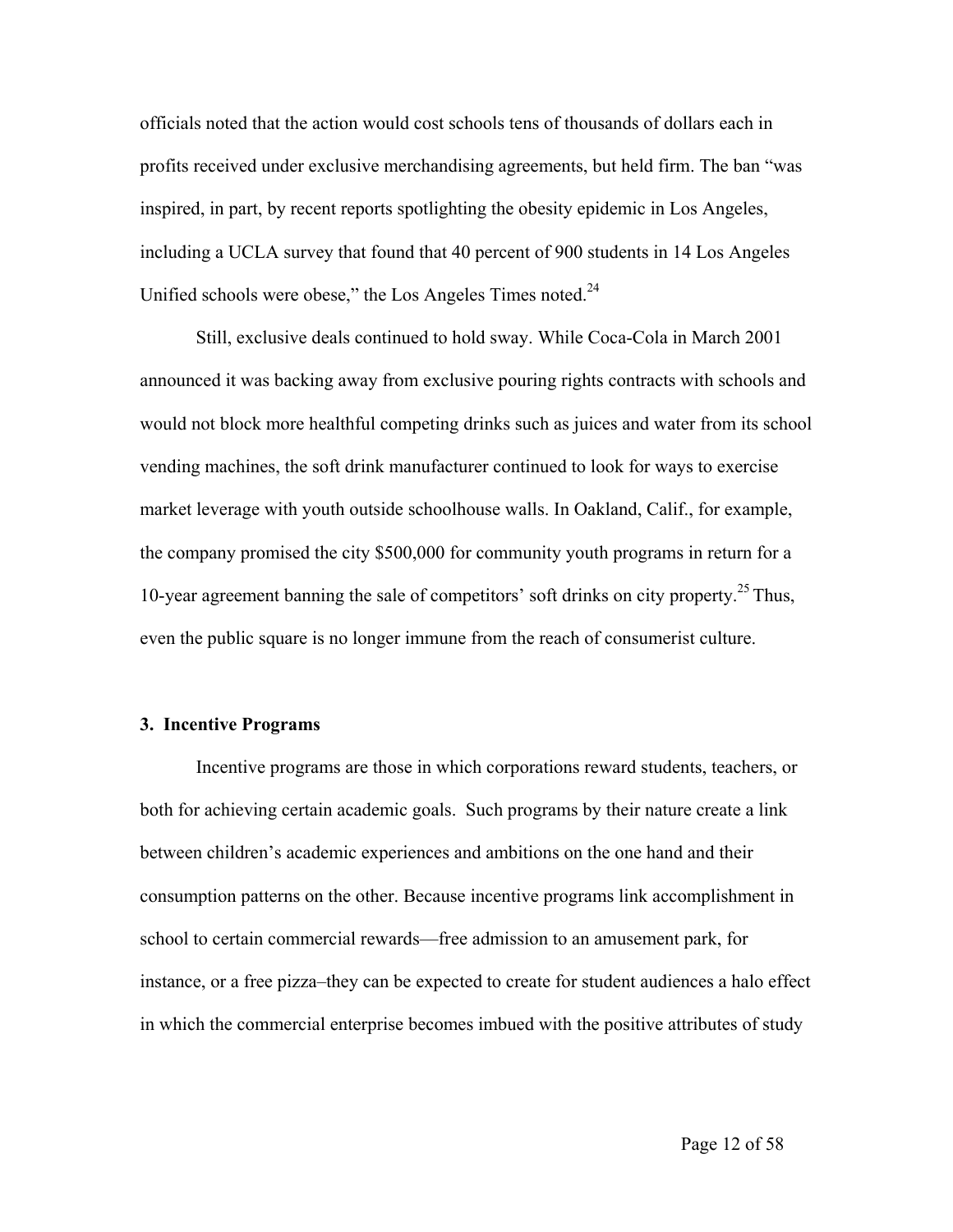and academic achievement. Positive values associated with education thereby become attached to commercial products whose purpose actually has no relationship to education.



**Graph 3: Incentive Programs**

One of the most enduring of school incentive programs, Pizza Hut's "Book-It" promotion, awards individual size pizzas to students who complete an allotted amount of reading. In 2001 "Book-It" expanded to include children who weren't yet literate and enlisting their families. Younger children participating in the new addition to the program use stickers tied to the public television reading show "Between the Lions" to keep track of books read to them by teachers or parents and can earn pizzas for reaching certain goals. [26](#page-39-25)

In Hartford, Conn., The Hartford insurance company rewarded 20 randomly chosen elementary students from the 38 who had perfect summer school attendance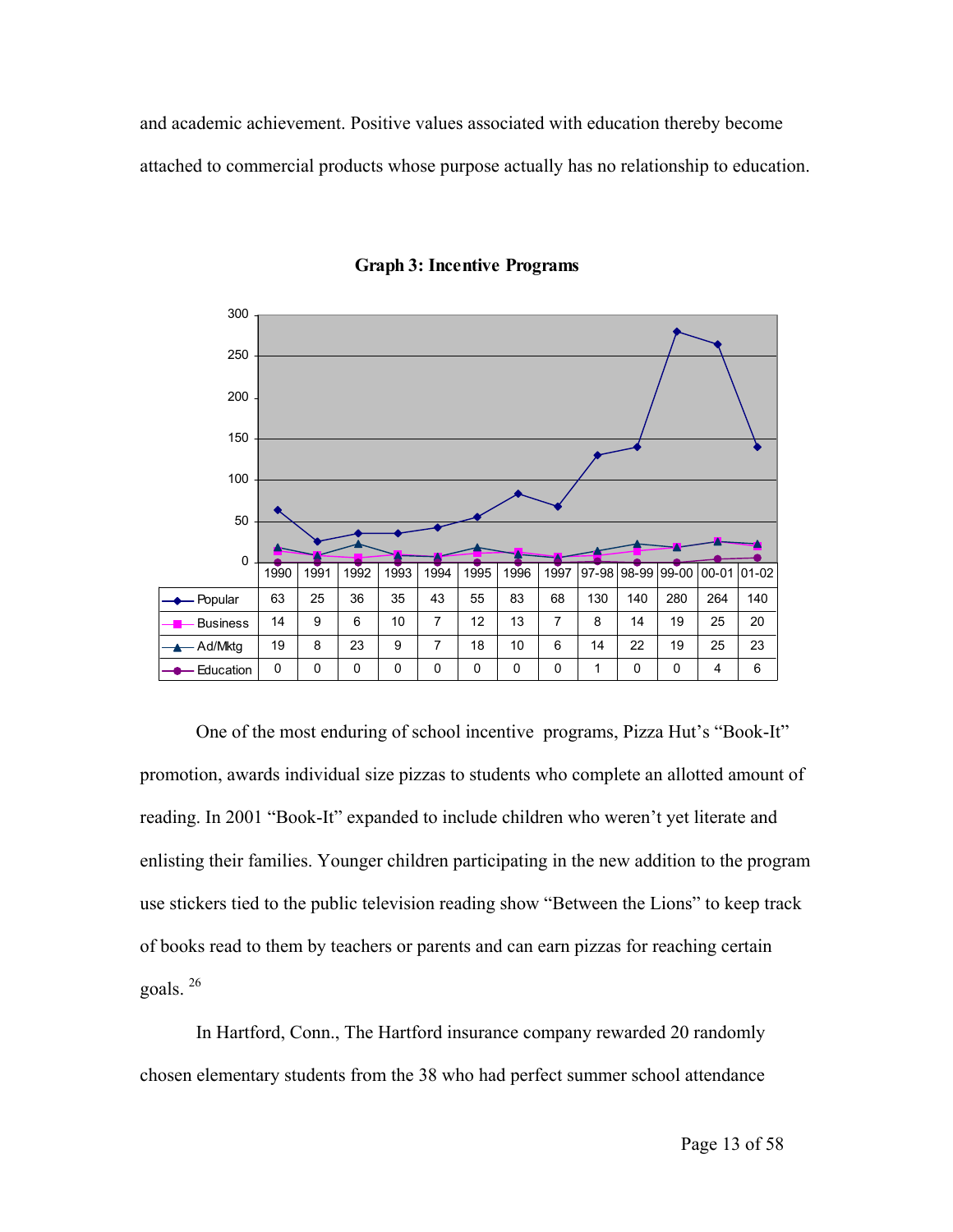records with a shopping spree at a local mall; the 18 not chosen received free movie passes and a store discount coupon.<sup>27</sup>

A somewhat quirky incentive program turned up in Medford, Ore., where a Toyota dealership promised \$25 to area schools for every touchdown scored by participating high schools' football teams. $28$ 

## **4. Appropriation of Space**

Many of the citations on naming rights, in addition to representing sponsorship of programs, also reflect appropriation of public school space to convey a commercial message. It is in this category where the degree to which children's school experiences are fused with commercial material activity is perhaps most obvious. The presence of corporate logos throughout school buildings, seeking to leverage the influence and authority of schools, is, however, so widespread and pervasive that it increasingly takes place without significant comment.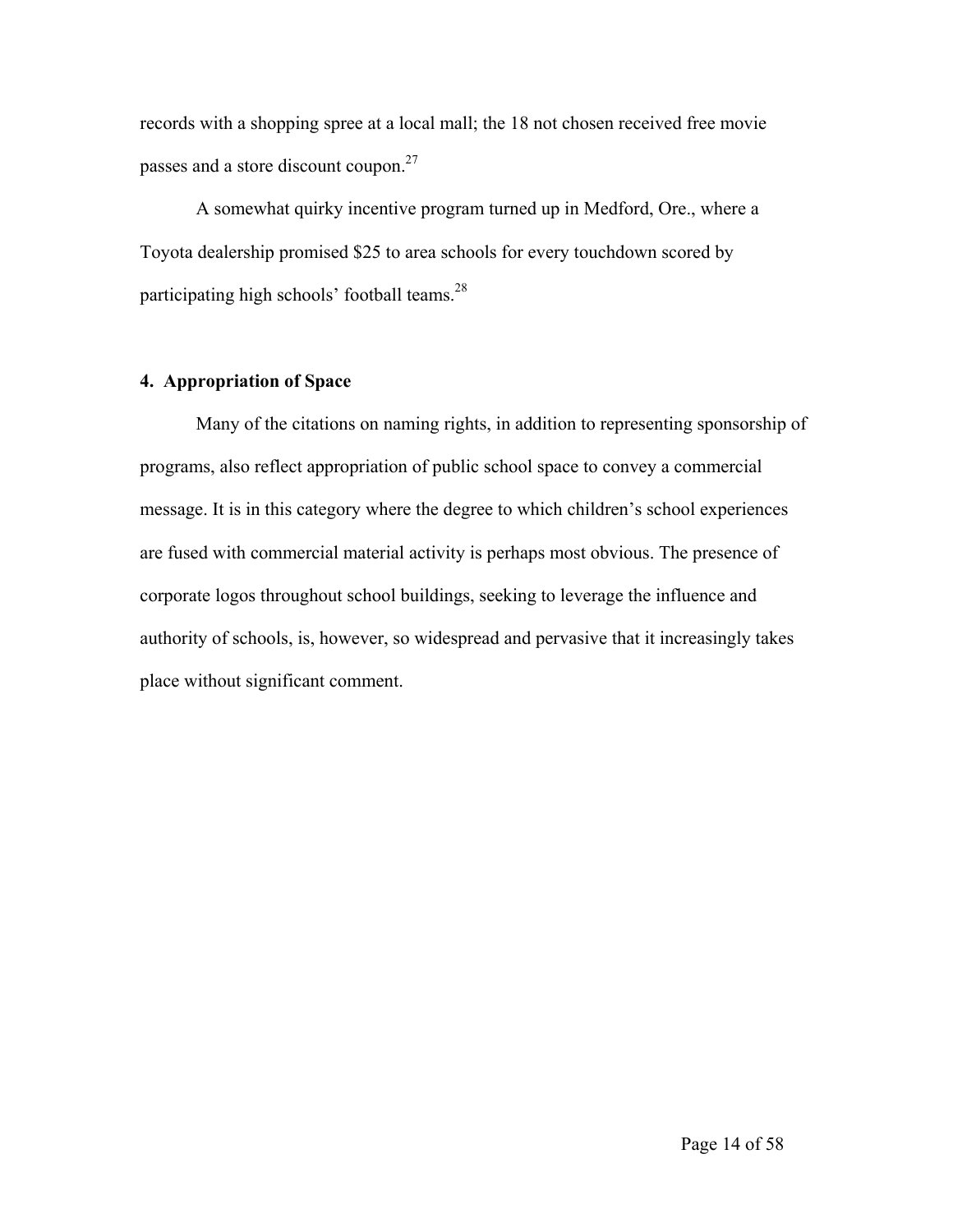

**Graph 4: Appropriation of Space**

Some corporate branding programs have been wrapped in the noblest of sentiments. A month after the attacks on the World Trade Center and the Pentagon, the bookselling giant Barnes & Noble teamed up with the Anti-Defamation League and made an appearance at a Washington, D.C., elementary school to promote its second annual "Close the Book on Hate" campaign "to educate adults on methods to reduce or prevent the development of prejudiced attitudes in young children..."<sup>[29](#page-39-28)</sup>

For the most part, however, a December push by Cadbury Schweppes, the world's fourth-largest confectioner according to Advertising Age, was more typical: to help market its Sour Patch Kids and Swedish Fish candies, the company announced plans to distribute a half-million book covers with sample candies, targeting middle schools.<sup>[30](#page-39-29)</sup>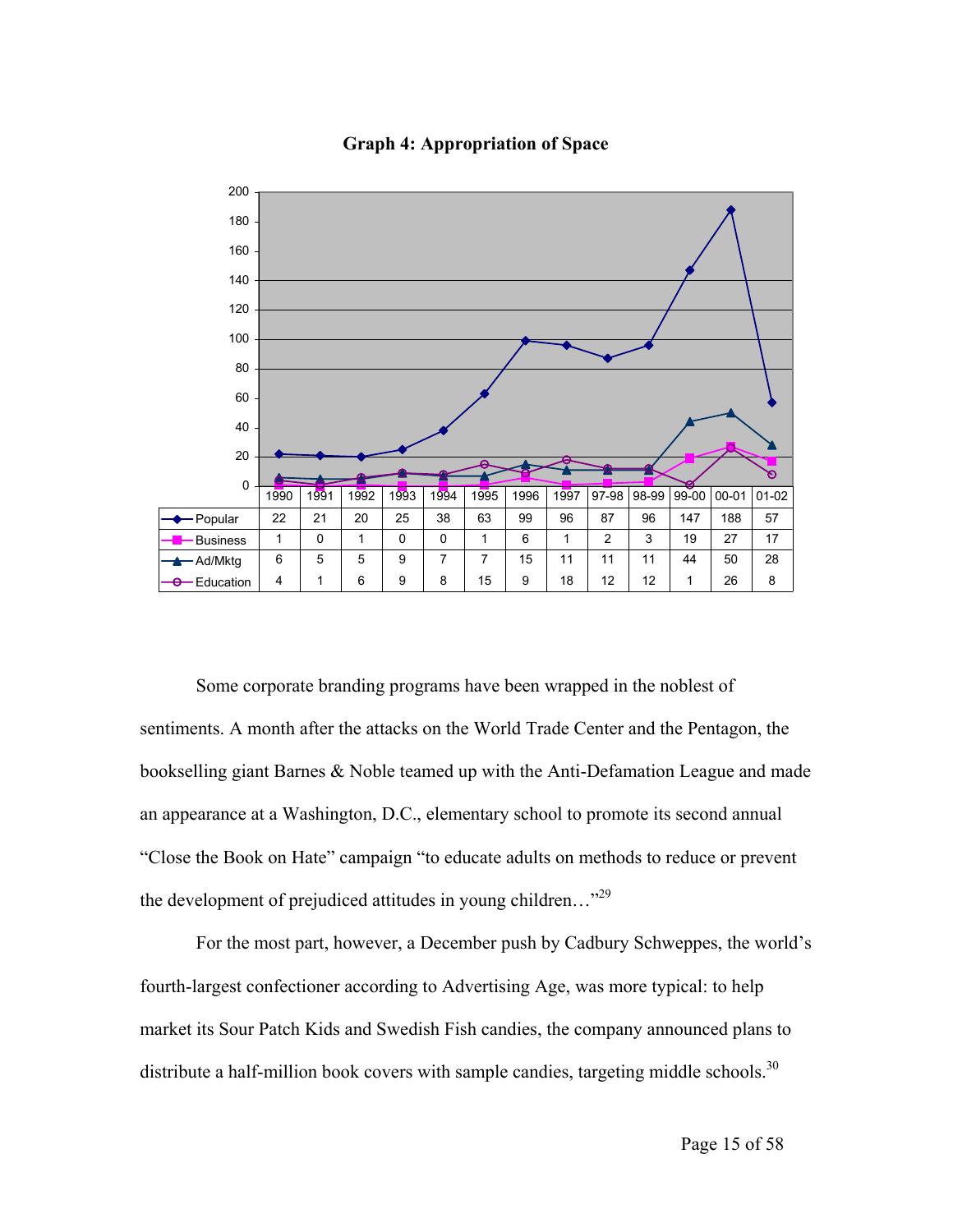A novel and more subtle variation of the naming rights strategy emerged in 2001 in the form of the International School Licensing Corp., a sort of cross-promotional effort between schools and business. Under the program, corporations donate a percentage of sales to be distributed to schools. In return, they receive the right to display a star-shaped "America's Schools" logo on their products. Participating schools earn donations by displaying the logo "in school materials, on Web sites or school newspapers, on purchase orders and in letters to the local PTA."<sup>31</sup> ISLC teamed up with state school board associations to create the program. For corporations, the program is a way of winning goodwill–and, they hope, more revenue. "People will buy their products because they support their schools," the program's director told the Pittsburgh Post-Gazette. $32$ In Florida, at least one unusual instance of sponsorship drew opposition from the Florida High School Athletic Association. Kelly Bruno, a parochial school senior and crosscountry runner who has a prosthetic leg, was sponsored by the athletic shoe maker Saucony Inc. and by Powerbar, the energy snack. FHSAA officials raised questions about Bruno's practice of wrapping her prosthetic leg with Saucony logos, in apparent violation of the association's no-commercialism rule, and Bruno voluntarily suspended the practice. (It's not clear what sponsorship provided Bruno, however, as a Saucony spokesman stated that she received no money from the company.)<sup>33</sup>

#### **5. Sponsorship of Educational Materials**

Businesses continue to find ways to insert their brand names into lesson materials, although citations in 2001-02 declined slightly from the previous 12-month period, which in turn was down substantially from the year before.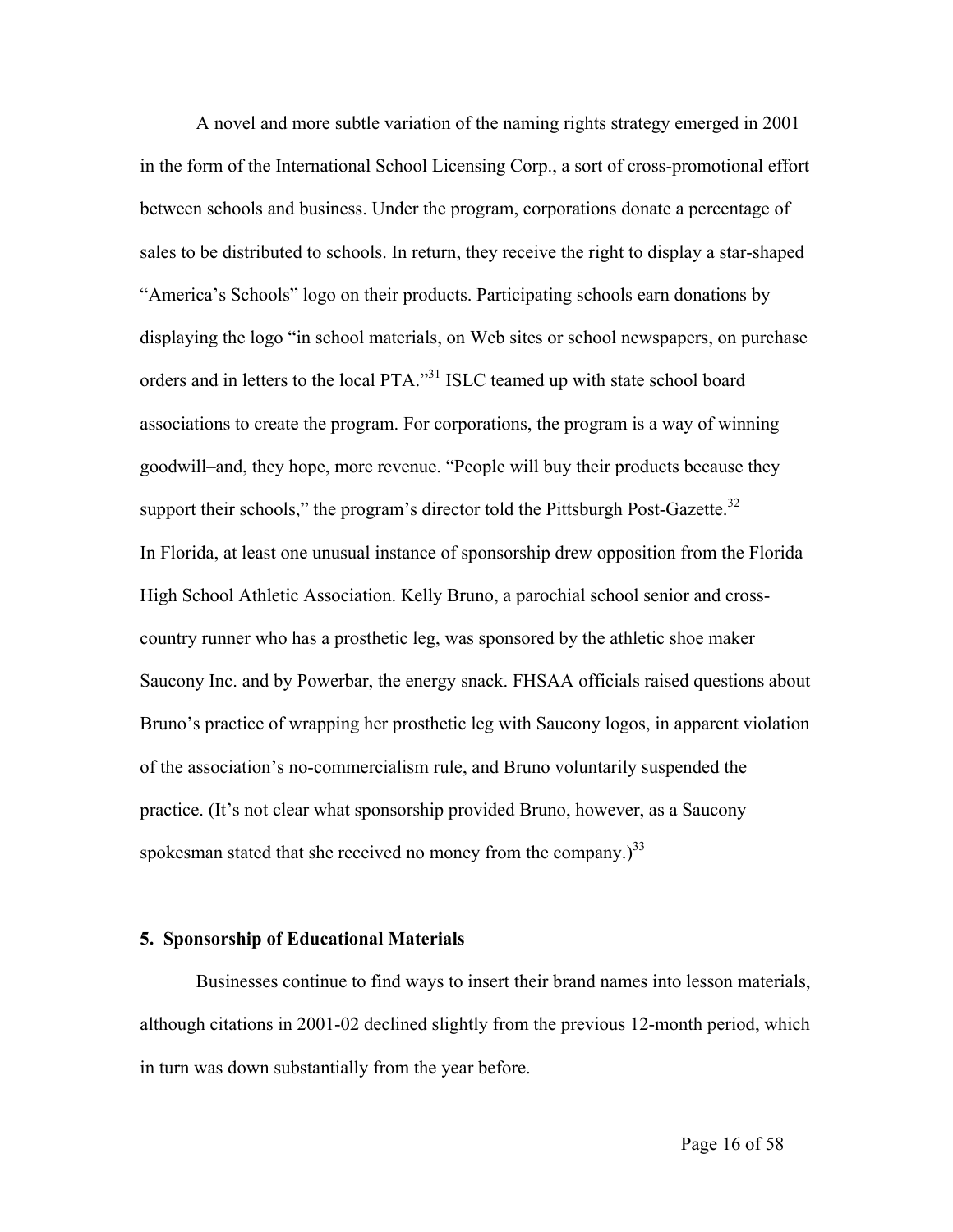

**Graph 5: Sponsored Educational Materials**

The role of commercialism in curriculum has always been one of the most difficult trends to measure. Unlike exclusive agreements, which are generally the subject of school board action and therefore surface during routine coverage of school board meetings by local media, the incursion of commercially-produced–and in many cases, commercially biased–curricular materials into the classroom is not something that routinely draws much media scrutiny. Citations, where they do occur, result from three principal kinds of reports. Some surface in the course of companies' promotional materials about their activities. Others surface through critical articles written by observers of the phenomenon–teachers, education scholars, and activists. The few others mainly come to light on occasions when the news media choose to directly examine the use of corporately-sponsored curricular materials and related forms of commercialism.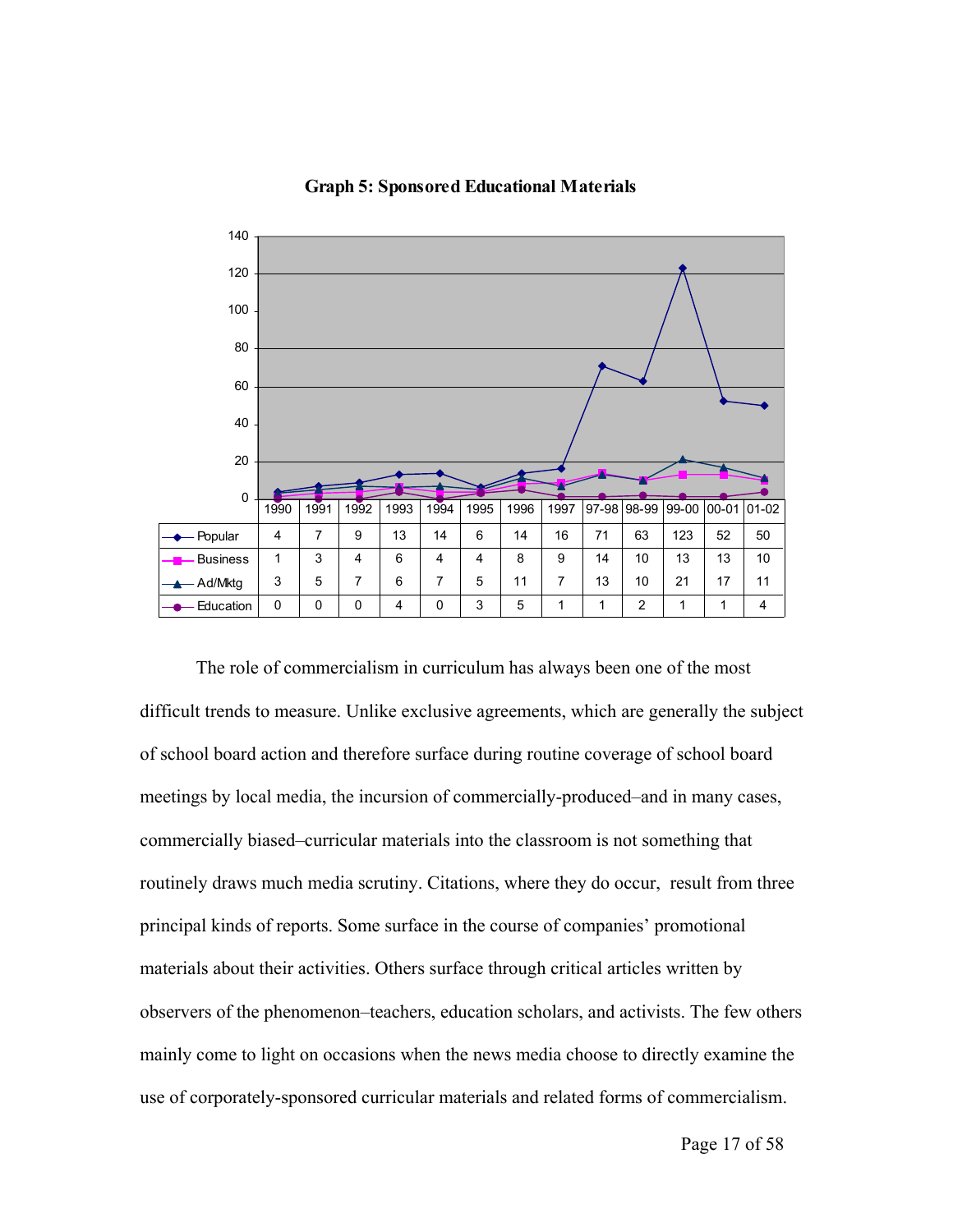A typical entry in the field of corporate curriculum writing is the National Honey Board, which announced in July 2001 "an educational program" about honey production that "makes learning about bees and honey fun and easy.["34 P](#page-39-33)erhaps mindful of widespread criticism of cellular telephone users who talk and drive at the same time, Verizon Wireless distributed a driver's education curriculum called "Vehicle Intelligence Quest" "that teaches new drivers about wireless safety behind the wheel."<sup>35</sup>

Lawry's Foods Inc., the distributor of flavoring ingredients and related products, worked its name into the curriculum of Audubon Middle School in Los Angeles by sponsoring the "Design Time Restaurant," a one-night, student-run restaurant.<sup>[36](#page-39-35)</sup>

A more subtle form of corporate influence on curriculum is found in Minnesota, where a business-sponsored foundation's charter school, Minnesota Business Academy, in its second year became the largest of the state's 68 charter schools with a curriculum focused on teaching business and economics. Students are assigned business mentors and may apply for internships at local firms. $37$ 

Some corporate lesson plans came under more scrutiny, however. The lumber company Weyerhauser pays teachers to join the company's science center for six weeks a summer as researchers, and the industry group Pacific Logging Congress distributes brochures and photos purporting to depict "environmentally responsible clear cuts." As one critic noted: "If you just start educating people at young ages around these facts, then they accept it as truth."  $38$ 

#### **6. Electronic Marketing**

Electronic marketing citations showed a considerable decline from 2000-01 to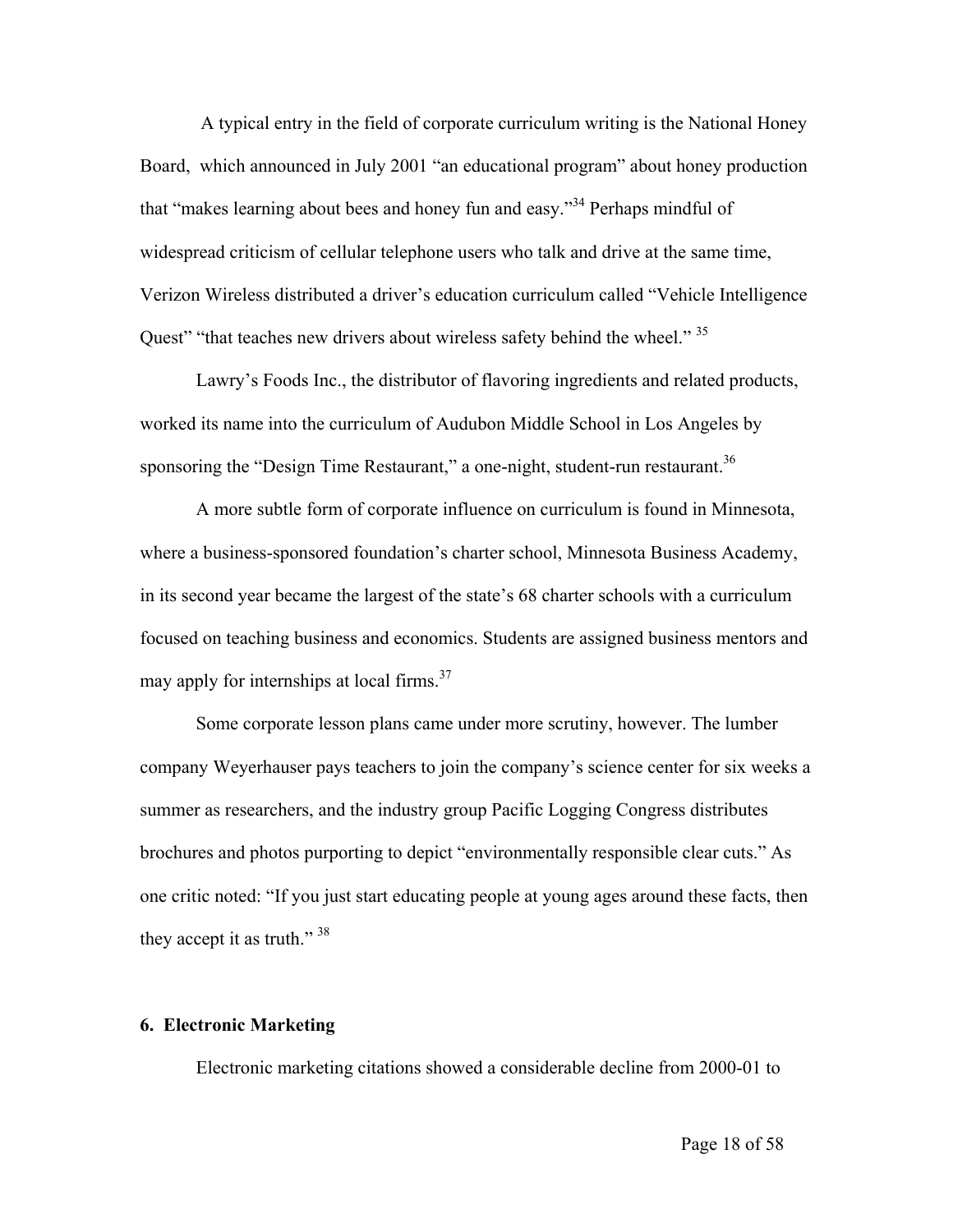2001-02. The reason is not entirely clear. Certainly, the retrenchment in the Internet industry may offer one explanation. So too may its protean nature, as firms in the industry have consolidated, changed hands, and been replaced by new ones. Historically the EPSL/CERU search terms for this category have consisted in large part of the names of specific firms that, in such a fast-changing industry, have become obsolete as some of them have gone out of business. For that reason, the EPSL/CERU has undertaken a major revision of its search terms for the 2002-03 edition of the study, as outlined in Appendix B.





Despite a decreasing number of citations, electronic marketing was far from absent. In Point Breeze, Pa., NetworkNext obtained signed contracts from 500 high schools by mid-2001 in which schools agreed to display "discreet" advertising messages from sponsors such as ketchup-maker H.J. Heinz Co., Wal-Mart, and Bank of America as teachers delivered lectures to students. The deal called for NetworkNext to provide free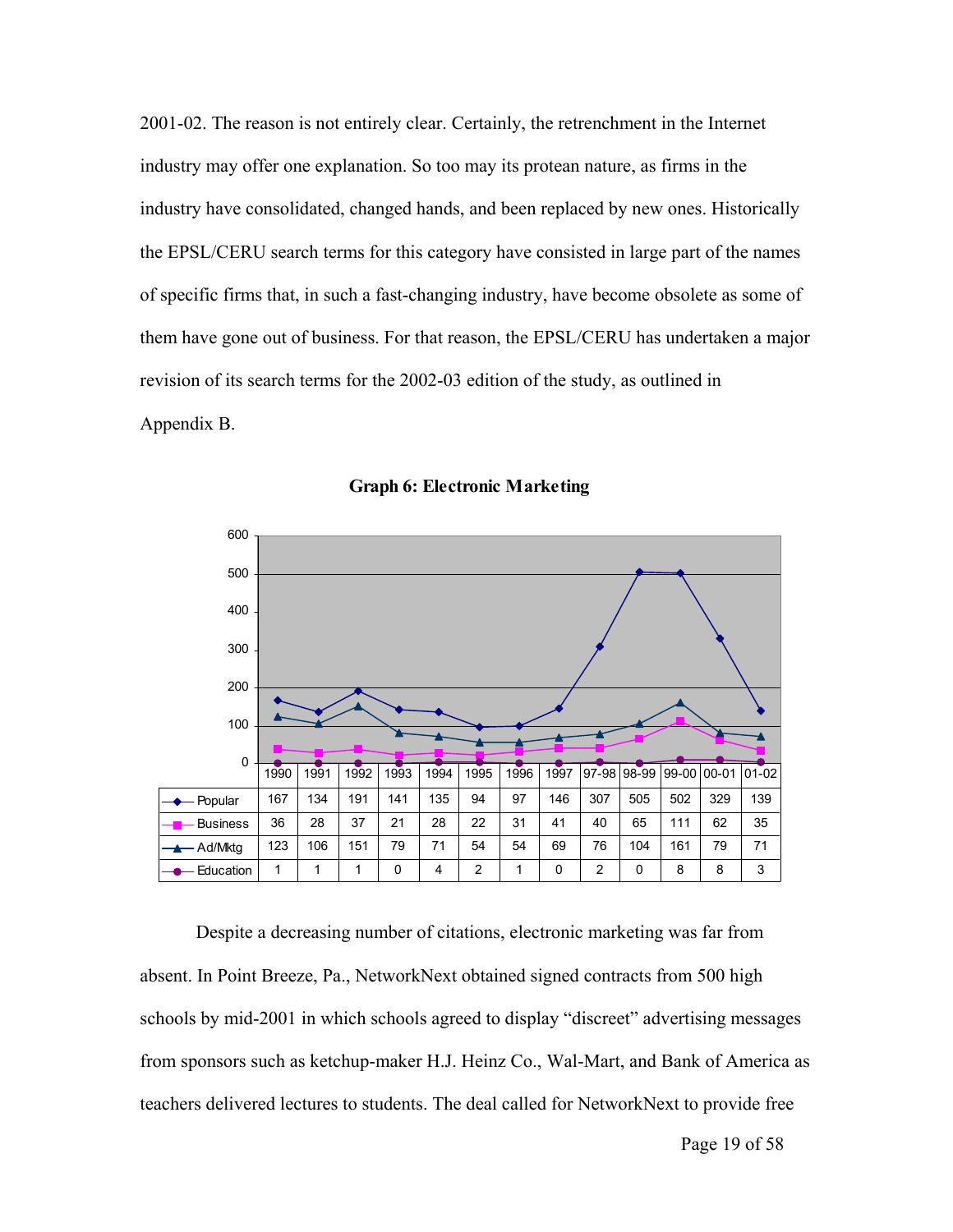mobile computer equipment to present Internet or PowerPoint presentations that would carry the advertising along with lecture content. The company announced a revenue goal of \$250 million within five years.<sup>39</sup> (A news report noted, but did not elaborate on, the fact that the company was focusing its largesse on "the nation's wealthiest school districts." $40$ )

A handful of other instances of electronic marketing surfaced as well. Oracle Corp. updated its Think.com web service, which offers schools and students an advertising-free web site used for communication, web page hosting and creation, and group collaboration on projects.<sup>41</sup> Nuveen Investments launched a web site, Kid\$ense, billed as helping children learn more about money, which it promoted through elementary schools.<sup>42</sup>

Meanwhile, criticism of such electronic marketing efforts began to become apparent. A report in *American Demographics* on the television industry's efforts to provide "seamless" product placement noted the backlash against ZapMe!, the company that undertook a failed effort to provide free computers to schools in return for requiring them to flash banner ads at student users.<sup>43</sup>

Another emerging issue was a recurrent dissatisfaction with Primedia's Channel One commercial television news service. Several reports took note of schools severing ties with the program.<sup>44</sup> In Colorado, meanwhile, questions were raised whether Channel One's offer of a \$500 bonus to teachers who signed up new schools violated state ethics laws, which state that public employees, including teachers, "must not be 'engaged as counsel, consultant, representative or agent' to a business they deal with in an official capacity.["45](#page-39-44)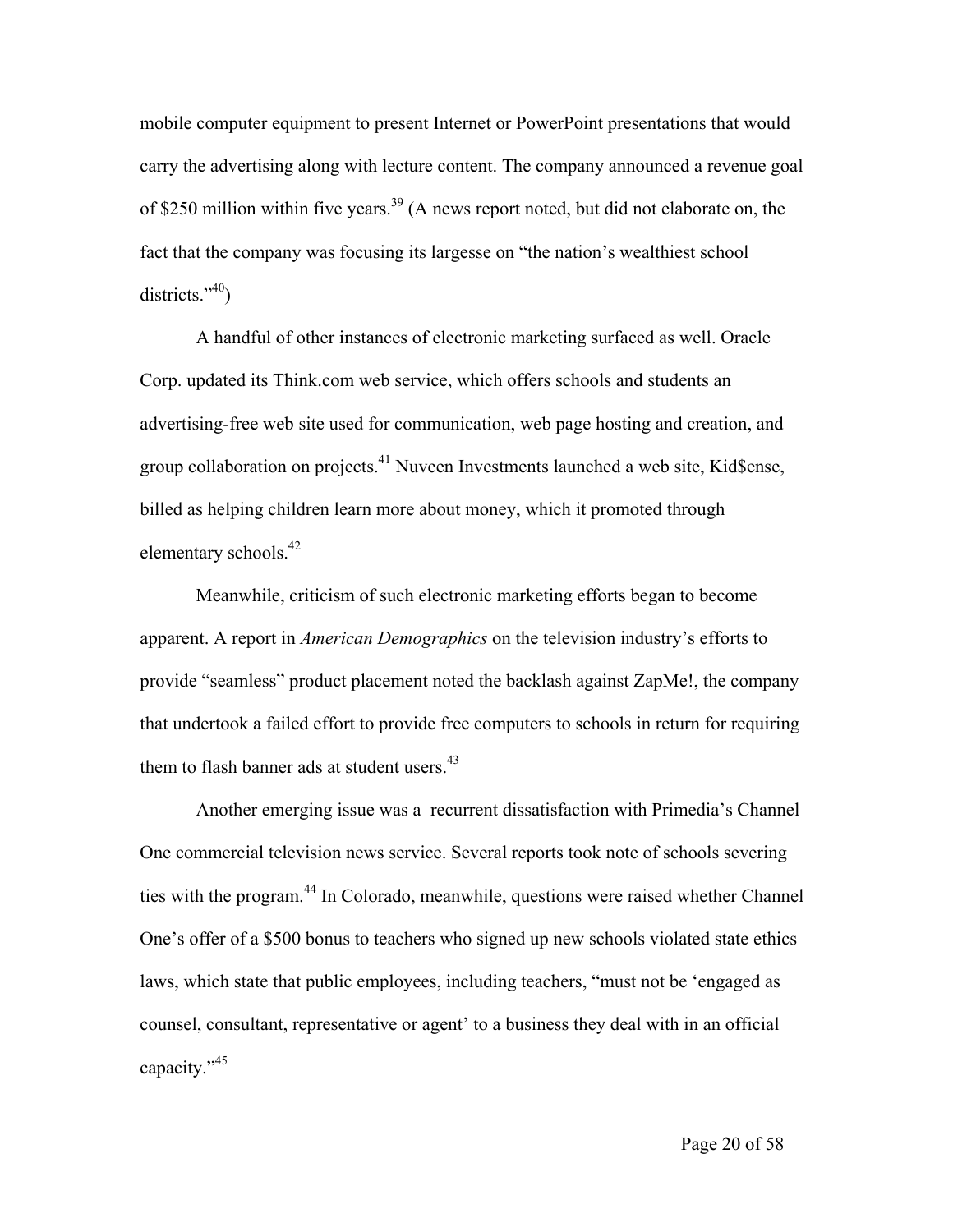## **7. Privatization**

Media reports on privatization in the 12 months from July 2001 through June 2002 declined slightly from the previous 12-month period. Perhaps more importantly, the focus of those reports shifted significantly as events unfolded during the year.





Citations on privatization focused on for-profit corporations operating public schools and charter schools.<sup>46</sup> Much of the reporting covered continuing controversy surrounding Edison Schools. Edison was repeatedly in the news during the period under study, and the news often was unflattering for the nation's largest operator of for-profit schools. In the closing months of 2001, in particular, coverage was dominated by the company's bid to privatize Philadelphia schools under a plan endorsed by the governor of

Page 21 of 58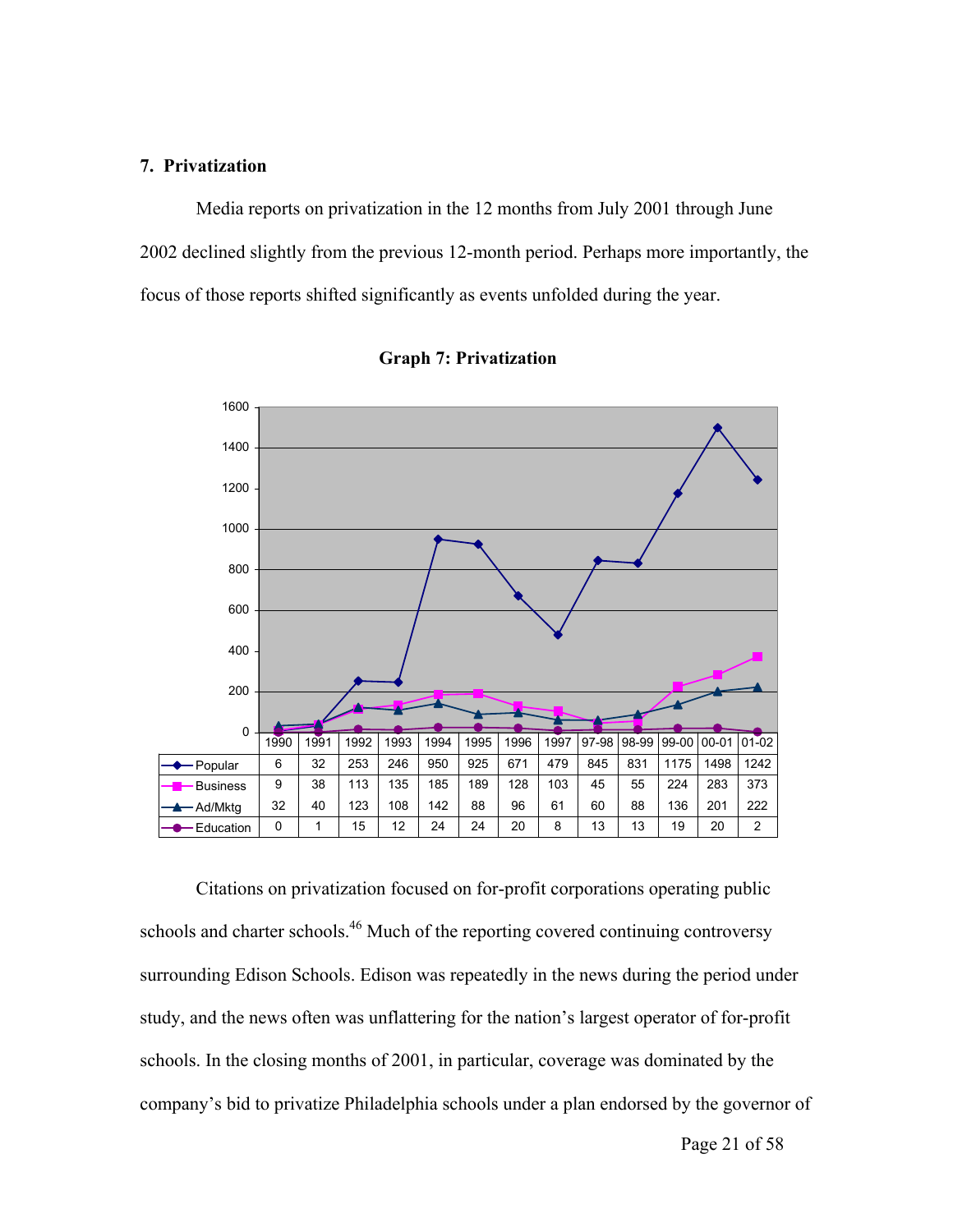Pennsylvania. The company was ultimately denied the opportunity to run more than half of the schools it bid on.<sup>47</sup>

Edison coverage in 2001 and 2002 also produced repeated instances of dissatisfied school districts. In Wichita, Kan., school board members and the district superintendent complained about dropping enrollment, high teacher turnover, and poor test results, with two of four Edison-operated schools showing less improvement than most other elementary schools in the district.<sup>48</sup> Failure to negotiate a timely agreement blocked an Edison takeover of two schools in Jefferson Parish, Louisiana, in 2001.[49](#page-39-48) 

Local and state authorities often were divided over dealings with Edison. In York, Pa., a state Charter School Appeal Board overruled the local district's opposition to Edison's management of a charter school, allowing the Edison school to remain open.<sup>[50](#page-39-49)</sup> In San Francisco, the state took over the charter-granting authority for the coincidentally named Edison Elementary School and allowed Edison Schools to continue managing it after the San Francisco school board moved to cancel the company's contract, citing a variety of objections.

Coverage in 2002 shifted when Edison's accounting procedures came under government scrutiny. The U.S. Securities and Exchange Commission in May announced Edison was settling a complaint charging that about half of the company's fast-growing revenue "consisted of money that its client school districts paid to others – teachers, bus companies and cafeteria vendors, for example–on Edison's behalf."<sup>[51](#page-39-50)</sup>

Edison's strategic response is instructive in understanding the limits, even perhaps the inherent contradictions, in proposals to privatize public education. Before 2001-02, the company historically articulated its strategy as one based on economies of scale that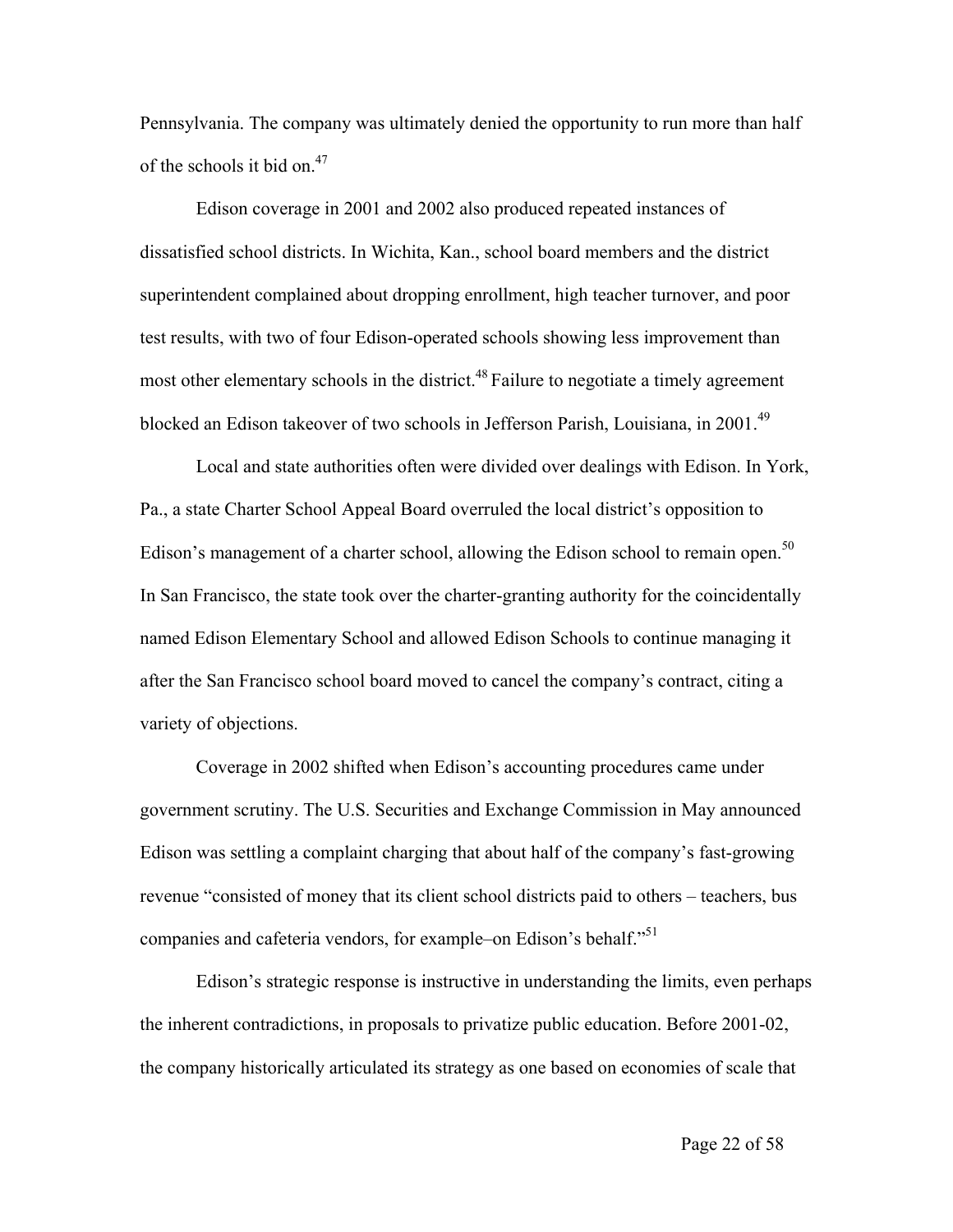demanded sharp growth, although company officers' own statements about just how many schools it would need to turn a profit have been inconsistent.<sup>52</sup> The company's most recent troubles have led Edison executives to articulate an opposite strategy, cutting back growth targets for the company from 60 percent a year to about 30 percent, "so that it could both reduce the amount of cash it consumes and move toward making a profit.<sup> $53$ </sup>

Both before and after the SEC's action against Edison, there was a sharp spike in coverage of the company, its continuing failure to turn a profit, disappointing test scores at a number of its schools, and its loss of contracts with client schools and school districts as a result.

Privatization coverage was not limited to Edison. Other for-profit companies, particularly those involved as contracted operators of charter schools, also turned up in citations. Many of those showed the industry in flux. Boston-based Advantage Schools, Inc., which lost several contracts in 2001,<sup>54</sup> was acquired by Mosaica Education Inc.<sup>55</sup> In another merger of EMO companies, Beacon Education Management acquired Chancellor Academies Inc. in January, 2002.<sup>56</sup>

The same kinds of fiscal problems that plagued Edison also affected Advantage Schools, Inc., albeit on a proportionally smaller scale. At the time of its takeover by Mosaica, Advantage reportedly had lost \$30 million since  $1997$ <sup>57</sup> Just before its acquisition, Advantage's contract to operate Victory Charter School in Fulton County, Ga., was cancelled; five other schools also broke their ties with the company.<sup>58</sup> In San Antonio, Texas, for example, the New Frontiers Charter School gave Advantage a three-year phase-out plan after student test scores fell short of expectations.<sup>[59](#page-39-56)</sup>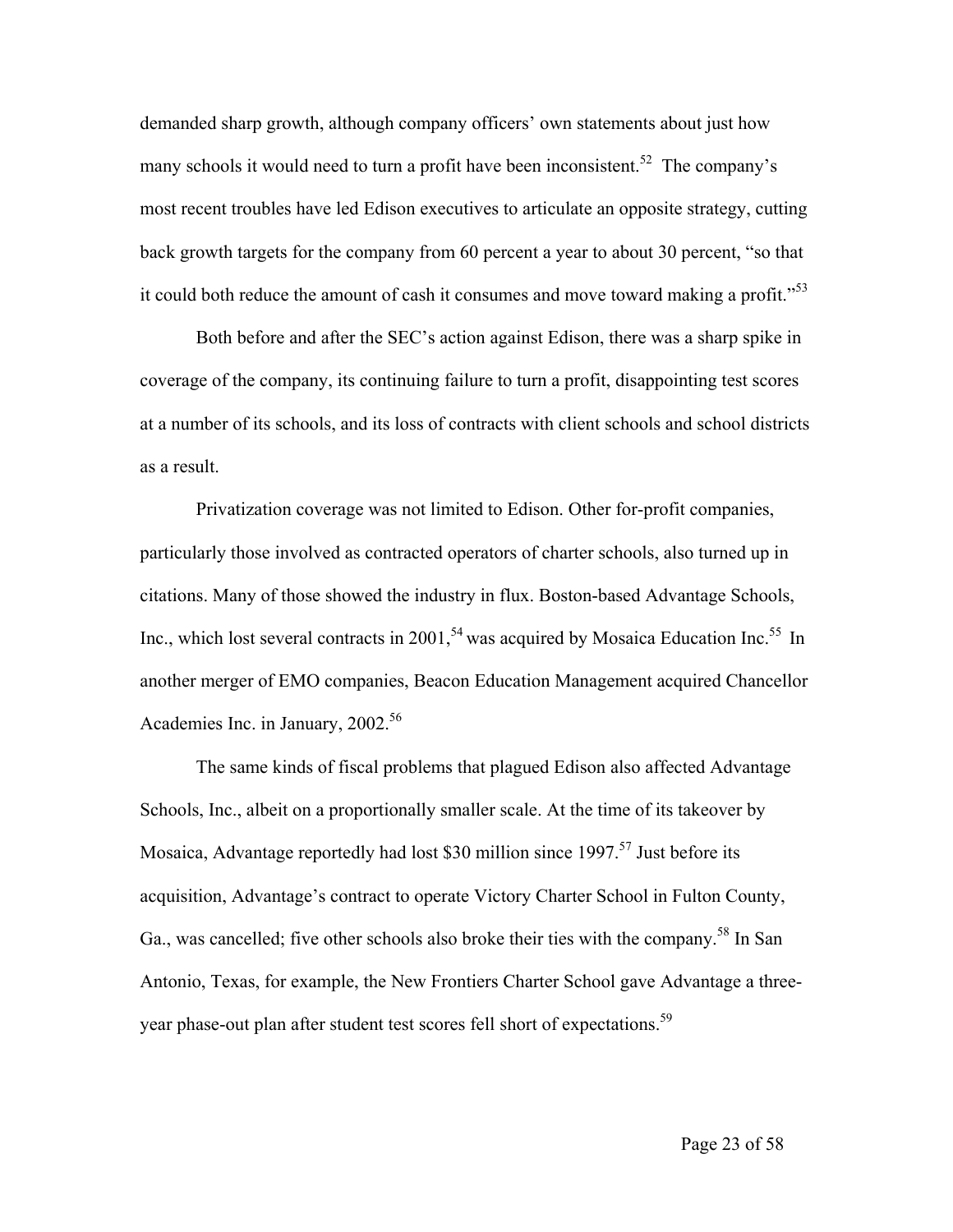Financiers, once enthusiastic in their support of school privatization, began to have second thoughts, as venture capitalists–generally the most daring investors–sharply curtailed support for education-related companies.<sup>[60](#page-39-57)</sup>

For-profit management of charter schools has been the principal vehicle for privatization in recent years, but their future, and therefore the future prospects of privatization, is not entirely clear. Although not directly related to commercialization, there were signs of second thoughts about charters generally in some school districts and some states–concerns that have implications for the future growth of private companies managing charter schools. The Cache School District and the Alpine School District in Utah rejected charter applications, citing various reasons, including the potential cash drain on the districts that the charters would be feared to cause–estimated at \$500,000 to \$1.25 million in one case.<sup>61</sup> In Ohio, legislators debated changes in state charter laws after only 18 percent of 1,200 charter school fourth-grade students passed a statewide reading test in March 2001, compared with 56 percent of students in regular public schools  $62$ 

The political support for-profit firms continue to enjoy does not appear to be the result of either public pressure or impressive results. For example, the July 10, 2002, Education Week Poll found that only one percent of respondents choose letting for-profit companies run public schools as a reform priority compared with 29 percent who favored raising teacher quality.

In a September 2001 report, the Brookings Institution found that charter schools scored below average in tests of academic achievement.<sup>63</sup>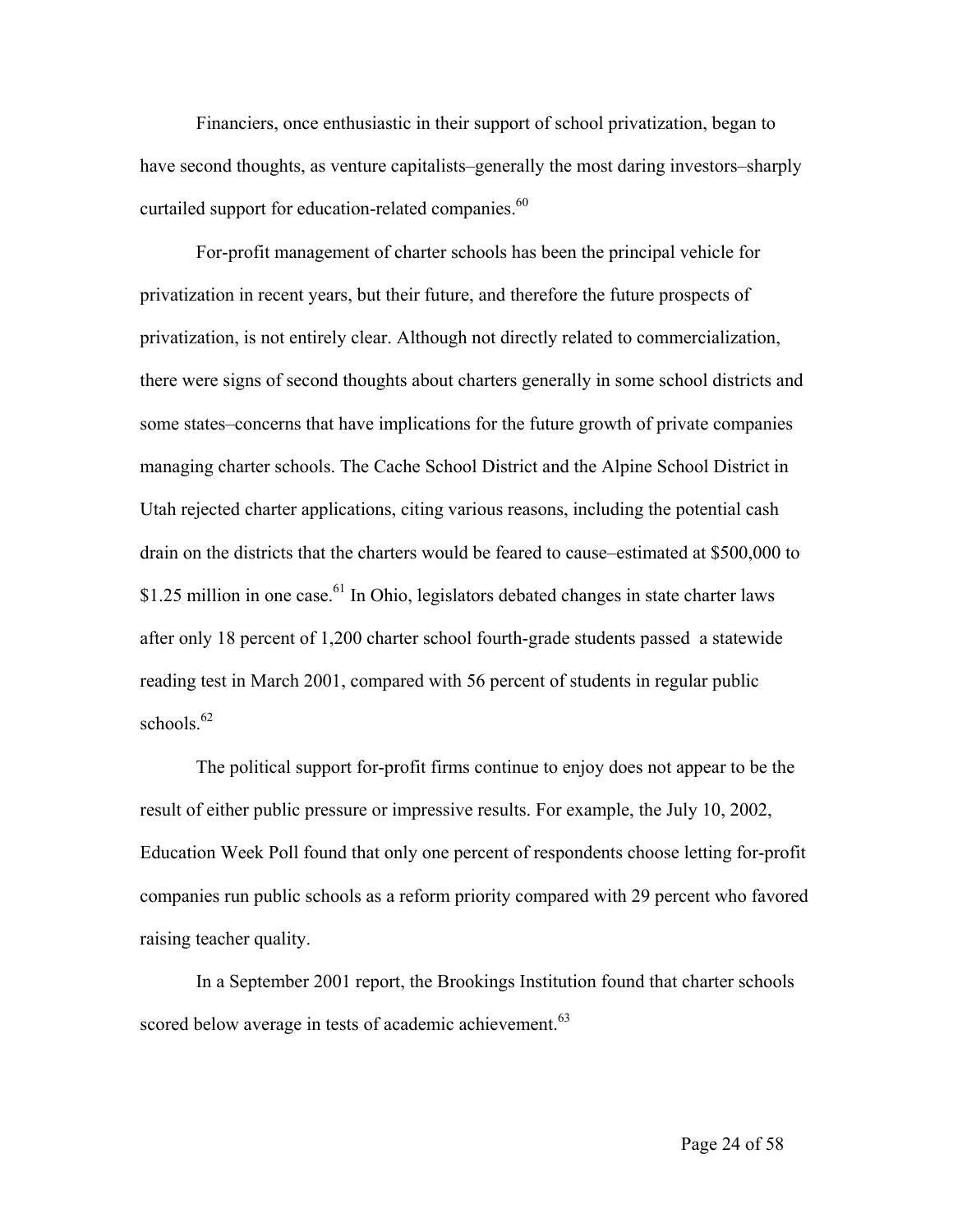## **8. Fundraising**

While citations of fund-raising references declined in 2001-02 from the previous year, the content of those citations show that corporations continue to be resourceful about funding new ways to turn schools' needs for financial resources to their own benefit.





General Mills expanded its long-standing fundraising program, which donates money to schools based on the number of special box top coupons that students turn in from General Mills products, to reward schools that boosted parental involvement.<sup>64</sup> The company further created an affinity Visa card that parents could use to charge purchases at grocery and other stores, thereby funneling additional corporate dollars to their designated schools[.65](#page-39-62) Target, another long-time school sponsor, brought out a similar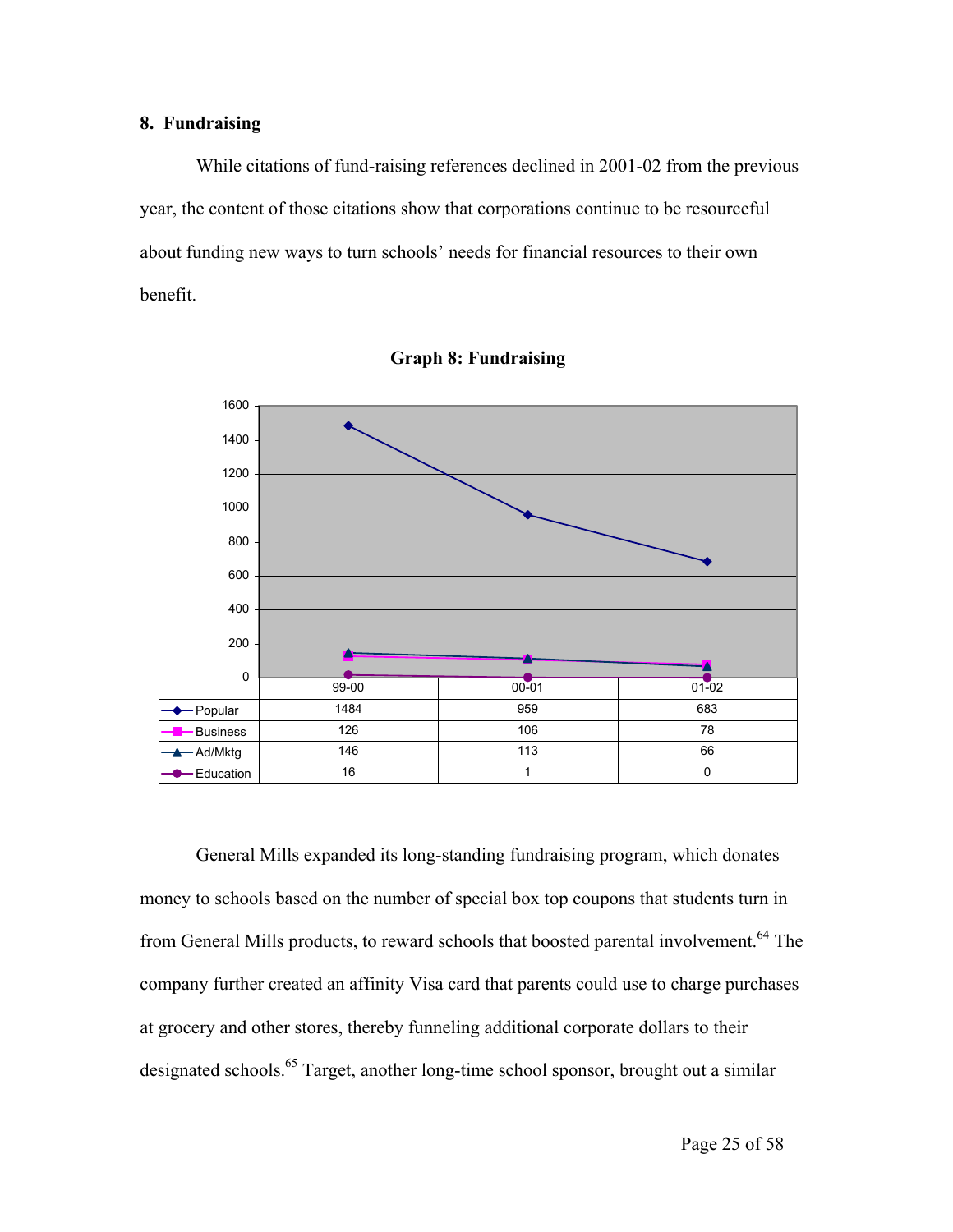Visa card.<sup>66</sup> New programs also are emerging that reward people for buying through certain retailers, many of which are on line, by donating funds to schools.<sup>67</sup>

In the Oregon community of Lake Oswego, the local chamber of commerce and area stores established a "scrip" program through which schools would buy for \$9.50 special checks good only at local stores and resell them to the public for \$10 to use to purchase goods worth that amount. Schools pocket the 5 percent difference.<sup>68</sup>

In November 2001, teachers from 230 Southern California schools and from hundreds of other schools in the west spent part of a day working for McDonald's, with their schools taking 20 percent of the evening's sales in return.<sup>69</sup>

As with other schoolhouse commercialism practices, however, fund-raising programs have started to spawn critics. In suburban Dallas, Duncanville superintendent Jerry Cook barred children below sixth grade from taking part in any fundraising, and older students from selling door to door. "I'm trying to wean us off of" fundraising, he said. "At some point, we've got to make sure that we're using school time for what it's intended for. And that's learning, not selling. $170$  $170$ 

For most of the last decade, media references to these eight forms of schoolhouse commercialism have been steadily rising. In 2000-2001 and 2001-2002, however, media citations in a number of categories have declined. Nevertheless, the number of citations found during 2001-2002 is greater than the number of citations recorded in 10 of the preceding 13 years studied.

#### **Who is Watching?**

The vast majority of citations used to compile this report, as in the past, came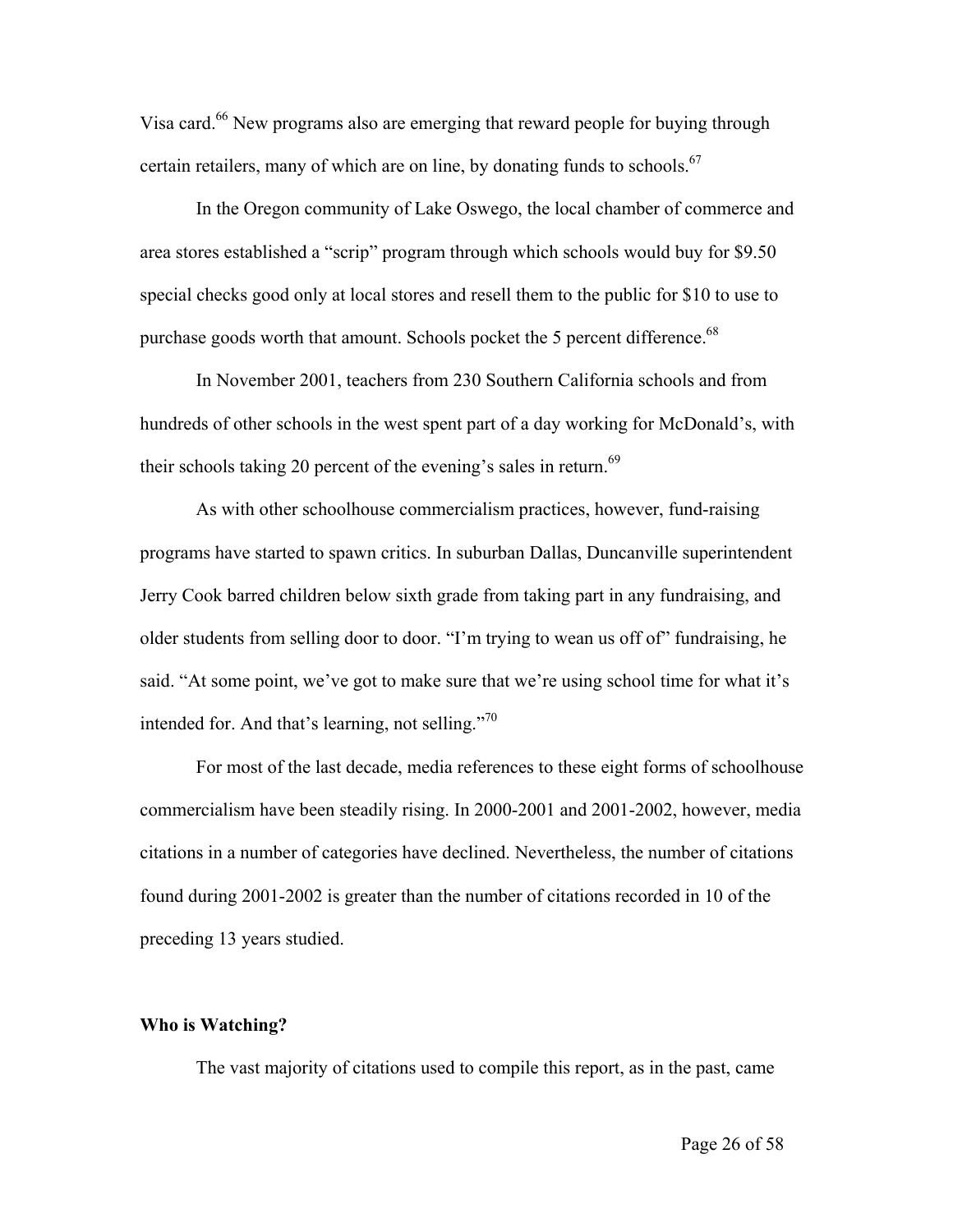from sources in the popular press. Trade publications associated with business, marketing, and advertising (a category that includes corporate press releases) also offered a respectable number of citations.

 One branch of the press continues to be missing from the discussion. The education press–whose job is, after all, to monitor and report on trends in the field of education–accounted for a mere one percent of the citations compared with the three other presses (popular, business, and marketing) measured in this research.





This pattern is in keeping with that which has been observed over the 12-year period covered by CERU schoolhouse commercialism studies: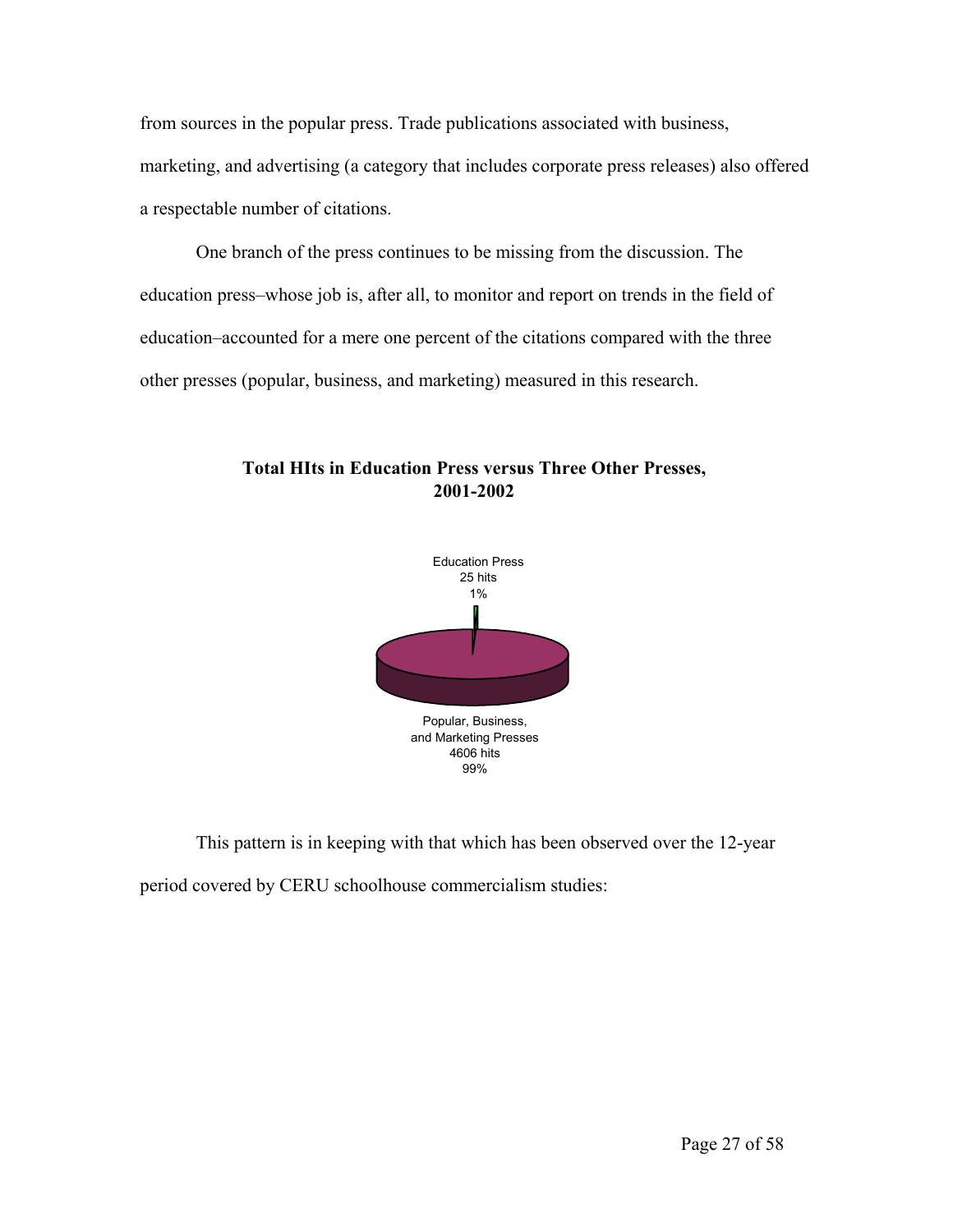## **Total Hits for Education Press versus Three Other Presses, 1990-2002**



The absence of education-press citations on schoolhouse commercialism suggests yet again how common and even ordinary the practice has become. The failure on the part of educational researchers and the professional media to examine the importance and widespread nature of commercial activities in our schools, however, also leaves an unfortunate gap in our knowledge, one that it is hoped may be filled over time.

## **Future Trends**

As noted previously, with a few exceptions the overall number of citations to commercial activity shows signs of plateauing. It is possible that some commercial activity is abating, under pressure from local communities and activists opposed to the practice. Earlier this year, for instance, CNN, the operator of CNN Student News, which airs in high school classrooms, considered a plan to include limited commercial spots.<sup>[71](#page-39-67)</sup> The spots were described by one critic as resembling corporate underwriting announcements that now precede most Public Broadcasting Service shows.[72 H](#page-39-68)owever,

Page 28 of 58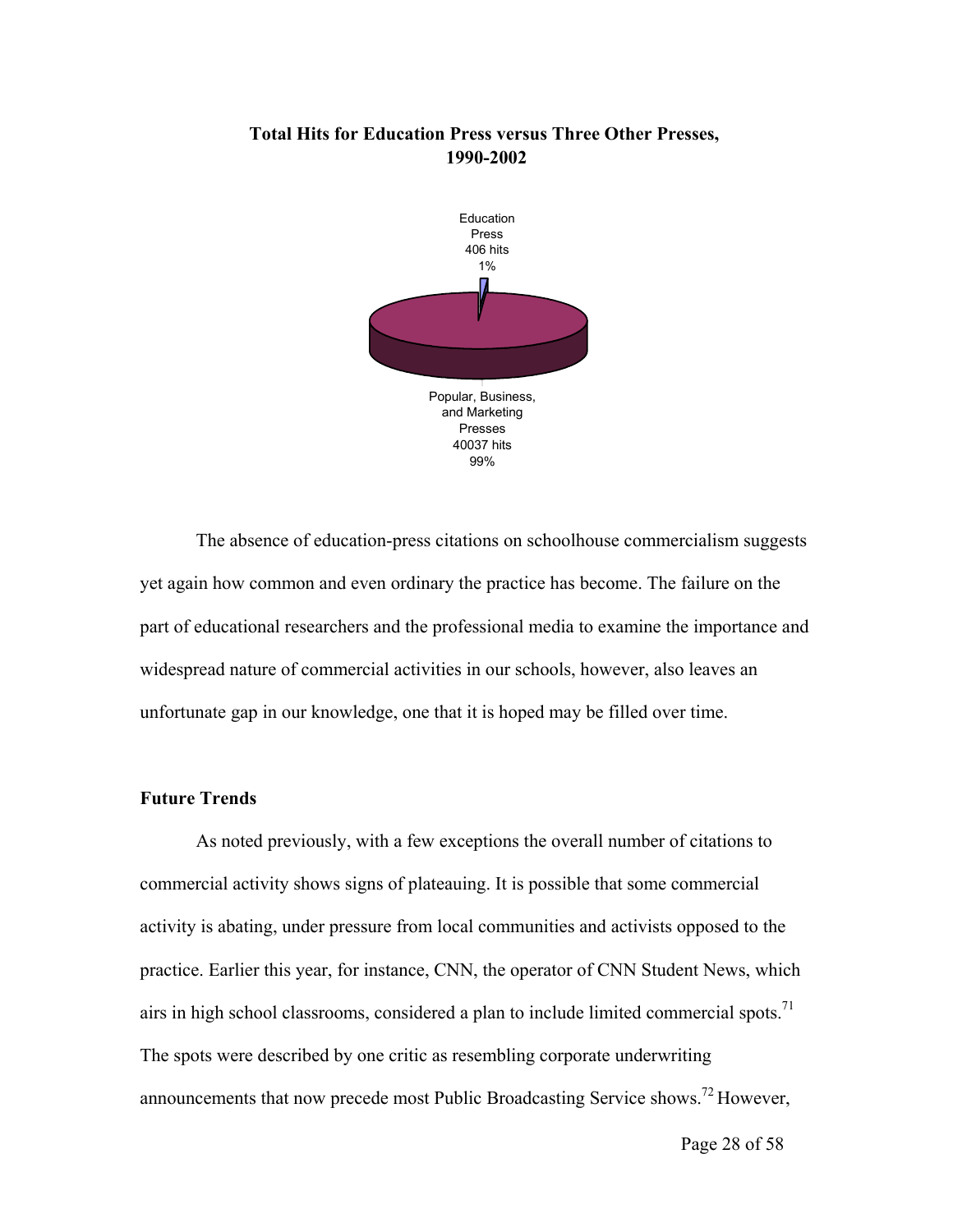after a campaign by the California-based Center for Commercial-Free Public Education,<sup>73</sup> the Alabama-based watchdog group Obligation, and others, CNN withdrew the proposal[.74](#page-39-70) 

In Seattle, meanwhile, grassroots organizers helped prod school board members to phase out the commercial news program Channel One and to sharply limit in-school advertising on soft-drink machines.<sup>75</sup> In acting, the board did not go as far as some in the community wished, but the school district's action represented a U-turn from just five years ago, when the district welcomed expanded advertising to raise money. The Washington State Democratic party picked up on the theme as well, and in June added to its platform a statement opposing "the commercial exploitation of students in our schools" in the state.<sup>76</sup> And as has already been noted, California legislators sought to tax soft-drink syrup and use the proceeds to fund anti-obesity programs for children.<sup>[77](#page-39-72)</sup>

In suburban Los Angeles, where 15 high school teams were sponsored by shoe companies Nike and Adidas, who provided free shoes to some players and full outfits worth \$1,300 per player to a few teams, conference athletic officials began looking at ways to curtail such corporate involvement.<sup>[78](#page-39-73)</sup>

And in a puckish rejoinder to corporation-sponsored contests requiring students to write essays or schools to undertake various projects, Commercial Alert, a non-profit group opposed to school advertising, sponsored a contest offering \$5,000 to the school finding "the best and most creative way to remove advertising and commercialism from the school." $79$ 

While the success of efforts to resist and even to roll back schoolhouse commercialism is certainly noteworthy, and the difficulties they encounter, indicate just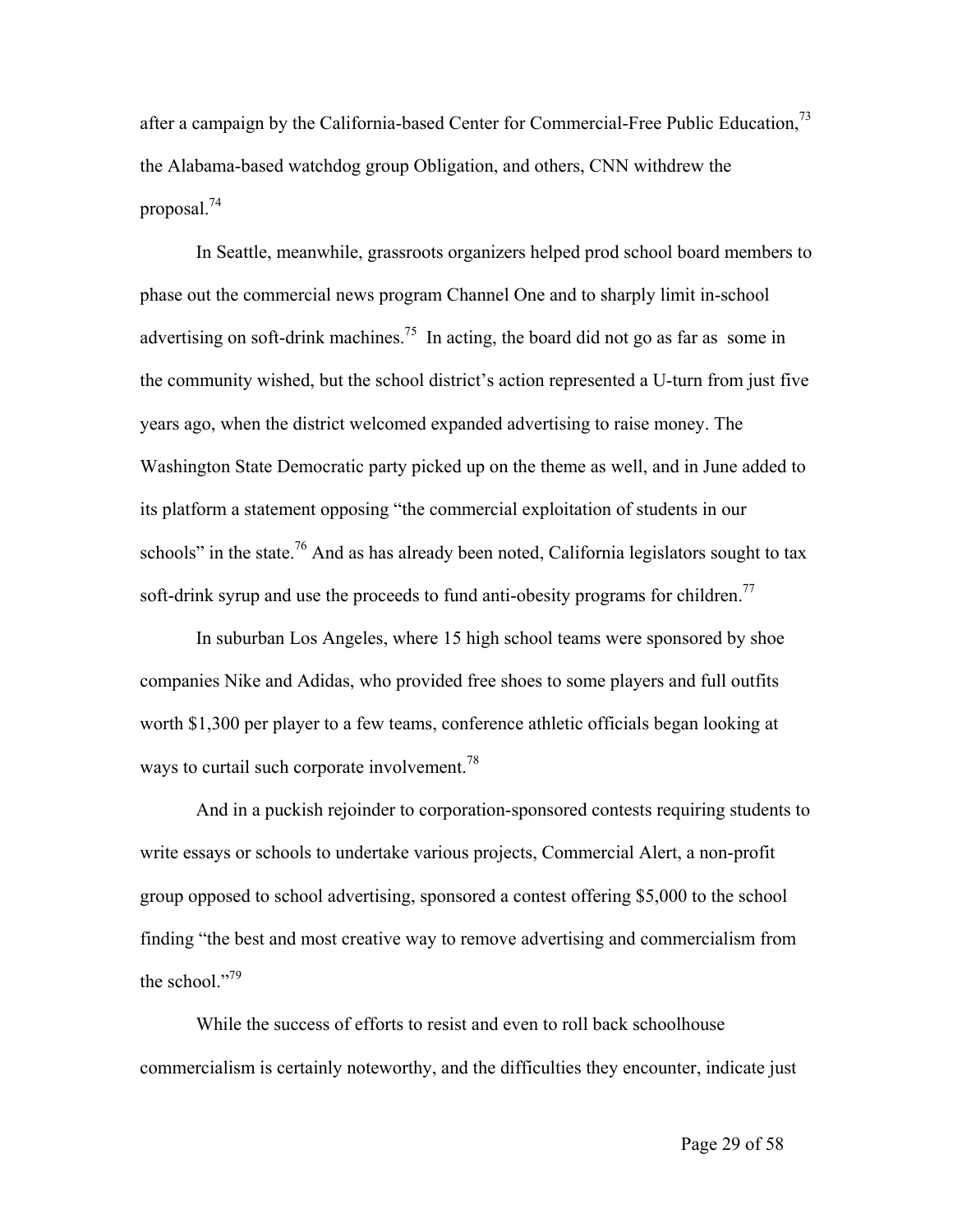how embedded commercial activity in our schools has become. Practices that have an air of inevitability and even common sense to not readily lend themselves to being dismantled.

Moreover, commercial involvement in education has become a global phenomenon. In Indonesia, multinational oil refining firms are building schools and sponsoring their curricula. A foundation set up by the Australian mining company Rio Tinto is sponsoring a school health curriculum that purportedly teaches children "how to stay healthy and to identify the common disease in their environment."<sup>80</sup> In China, domestic firms have formed seeking to privatize education, $81$  and American firms are attempting to form partnerships with them.<sup>[82](#page-39-77)</sup>

## *Schoolhouse Commercialism: In Decline?*

Schoolhouse commercialism continues to show new variations with each passing year, and 2001-02 was no exception. In that light, an overall decline in the number of citations of commercial activity would seem to be inconsistent and demands an explanation.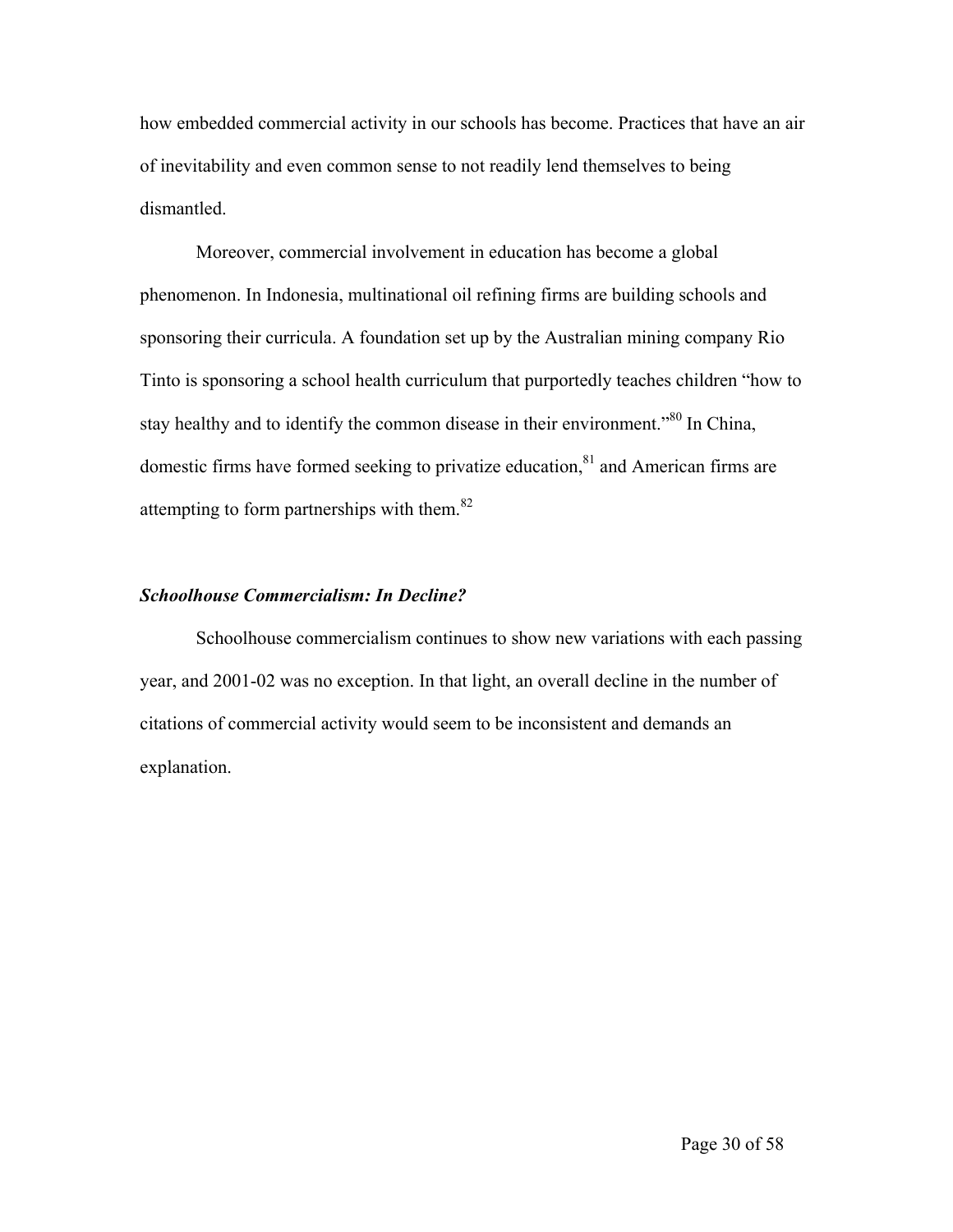

## **Graph 9: Overall Trend, By Commercializing Activity, All Presses 1990-2002**

The most likely explanation is that the decline results from a technical artifact that may be corrected with the use of revised and updated search terms, as noted in Appendix B. Trends report research turned up a variety of types of commercial marketing in schools the are outside of the eight categories. One example is the firm Field Trip Factory (www.fieldtripfactory.com), which provides schools free field trips to commercial establishments such as pet stores in the name of teaching about academic subjects such as "animal welfare." Similar developments may have either eluded EPSL/CERU media database searches, or, if found, did not fit clearly into one of the eight categories currently being tracked. One particular category that may be vulnerable to this tracking difficulty is Electronic Marketing, in which search terms include specific names of companies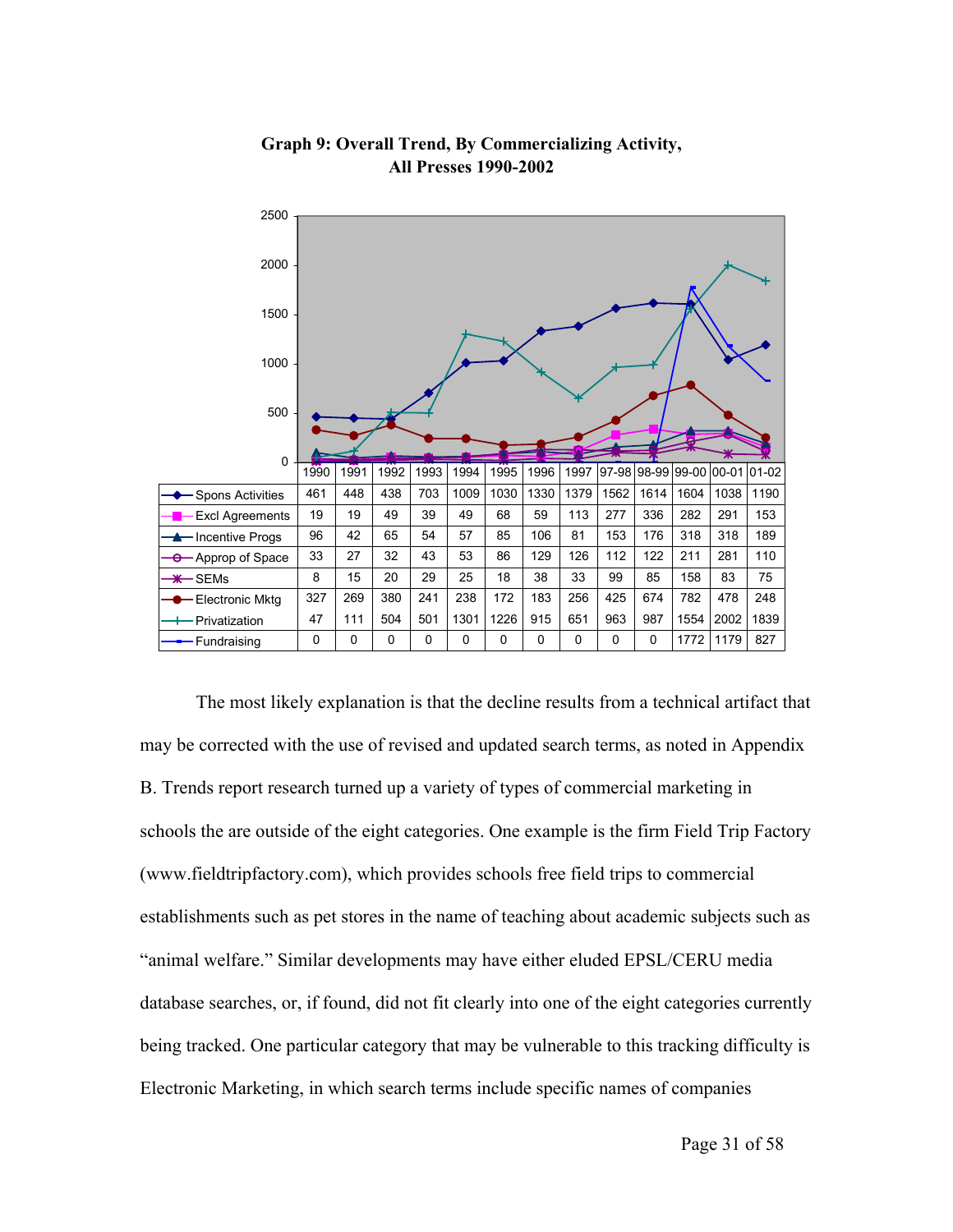involved in an industry segment where the names of participating firms changes rapidly.

To a lesser extent, the decline in citations may reflect the events of Sept. 11 and following, as the news media turned their attention to a narrower list of topics revolving around the War on Terrorism. The decline, however, also suggests just how embedded in the lives of children–and of the society at large–schoolhouse commercialism has become: so woven into the fabric of the culture that it is no longer an occasion for remark.

Using secondary sources such as media reports is a valuable tool for tracking the growth of schoolhouse commercialism, and has given us a benchmark for understanding the phenomenon. At the same time, the technique has limitations, for the reasons already suggested. It cannot be a substitute for a detailed, direct survey of schools or school districts that includes on-site visits and interviews, which would provide a more precise understanding of the extent of commercialism in schools and its effects on students and on the quality of education.

Regardless of the exact numbers and means of measuring schoolhouse commercialism, however, it seems clear that the practice is becoming ever more pervasive, so that commercial activity has become as much of the atmosphere in the child's experience of school as chalk dust. Yet the saturation of public schools with commercial activity should at the very least give us cause for concern about the propriety of making our public institutions of learning so accessible to private companies whose primary motivation is enhancing their own profits.

No public sources or agencies directly measure the frequency or volume of commercial activities in our schools. The data that do exist are generally proprietary and scattered, resting in the closed books of corporations with neither an obligation nor a

Page 32 of 58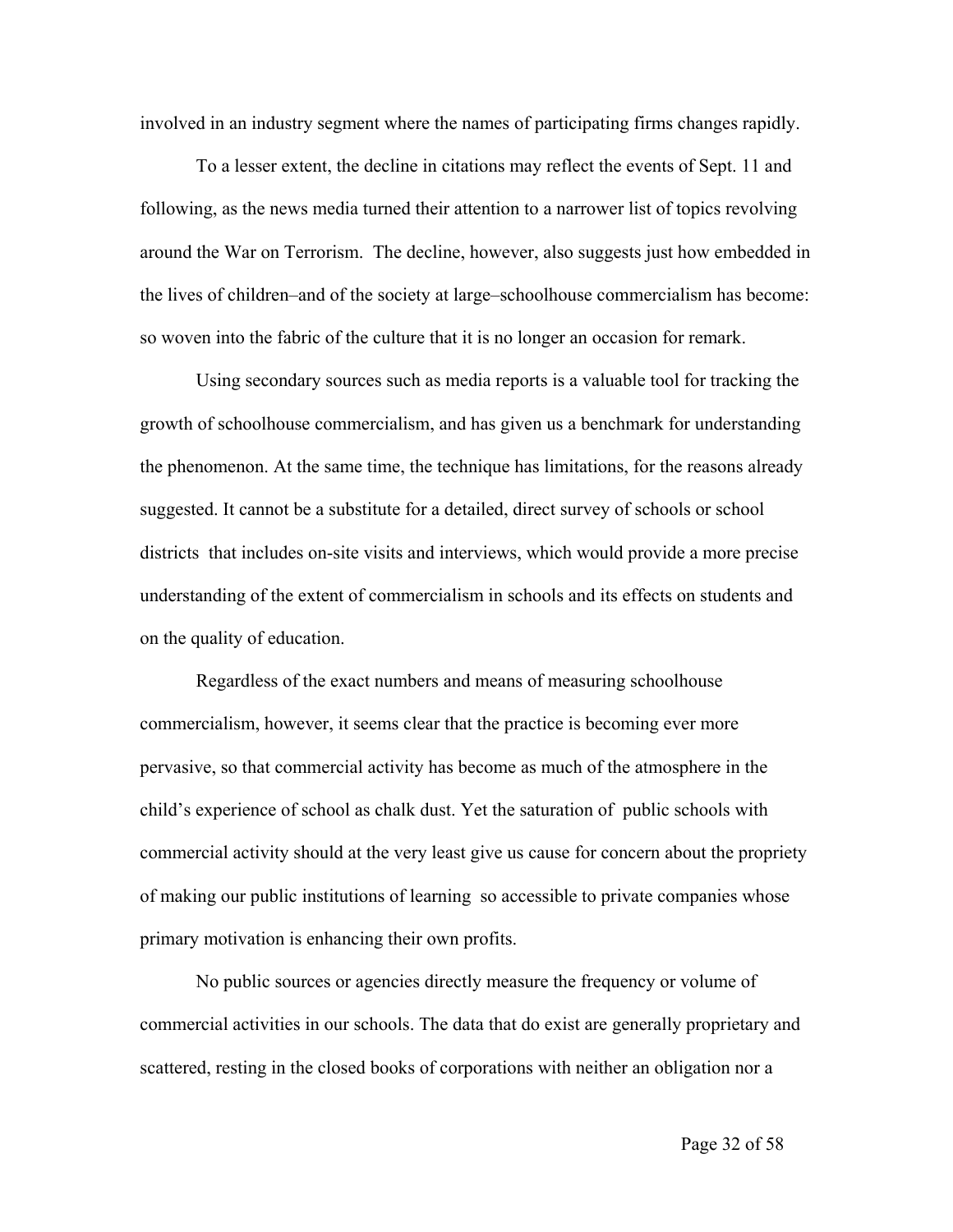willingness to share them. In such an environment, it is easy to imagine unethical and harmful behaviors that can take place. Recent revelations of widespread and illegal corporate behavior at corporations such as Enron, WorldCom, and Arthur Andersen present a cautionary tale. These and other such scandals have in common the lack of transparency with which they took root and flourished. Corporate entanglement with schools, similarly obscured from public scrutiny, presents a similar risk for waste, fraud, abuse, and scandal.

## **Conclusion**

If the ploys of marketers are embedded in the lives of schoolchildren, what are we teaching them?

The lessons are many, and they would seem to undermine the values commonly associated with public education. Corporate curricula that promote distorted views of important social issues do not promote critical thinking. Adding schools to the long list of public spaces that have been given over to the aesthetics and the principles of the marketplace likely encourages the reduction of all questions to issues of buying and selling. The end result seems likely to produce a society of pliant shoppers valued mostly for what they can buy rather than one of independent thinkers who can build and maintain a democracy.

The man behind the Brooklawn, N.J., school's decision to sell naming rights for its gym to the ShopRite supermarket was not unmindful of its impact. Superintendent John Kellmayer acknowledged that selling a school's naming rights represented "the privatization of public responsibility." He added: "We'll be the first school district to be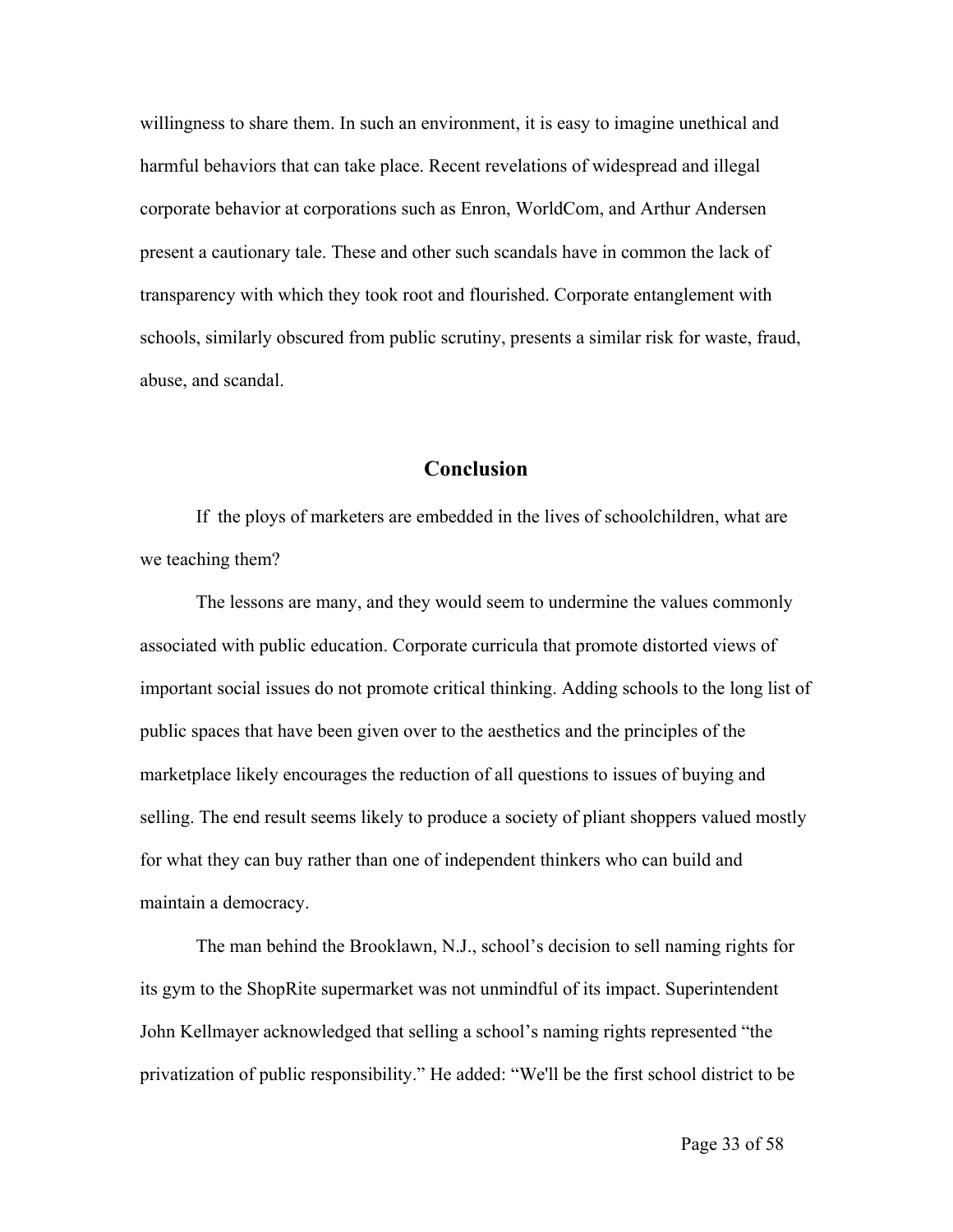branded with a corporate logo. You hope children can become sophisticated enough to deal with it."<sup>83</sup>

Such "sophistication" may have its price, however. We might just as well say that we hope our children become cynical enough to dismiss such adult behavior with a wink and a nod. At a time when adults talk at length about the need to teach virtue and character in the schools, incidents such as these teach children volumes about what adults actually mean by "virtue" and "character."

## **Author information**

Alex Molnar is a professor of Education Policy Studies and director of the Education Policy Studies Laboratory at Arizona State University. Research assistance was provided by Rafael Serrano of Arizona State University. The full text of The Fifth Annual Report on Trends in Schoolhouse Commercialism, 2001-2002, is available on the website of EPSL/CERU. [\(http://www.asu.edu/educ/epsl/ceru.htm](http://www.asu.edu/educ/epsl/ceru.htm))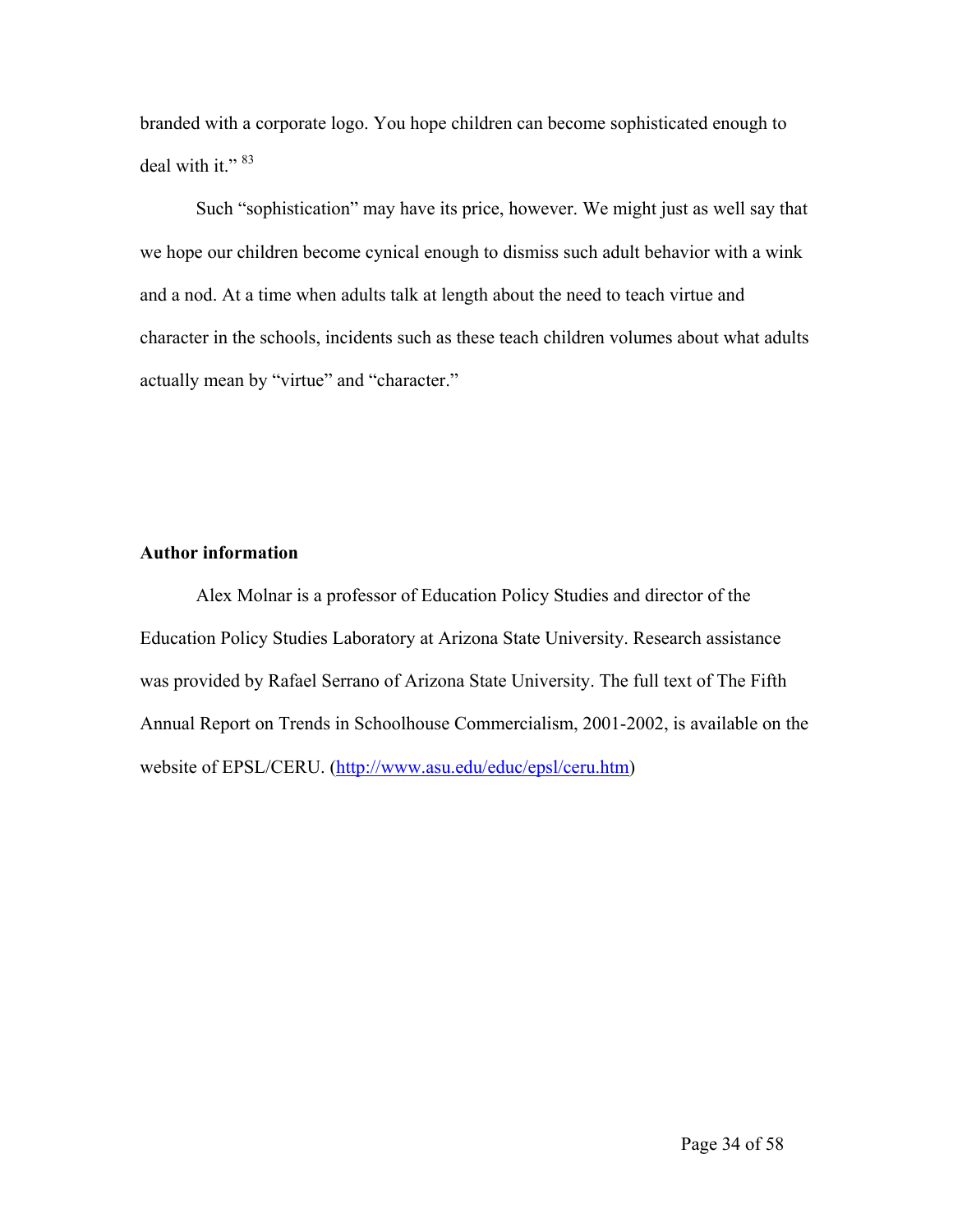### **References**

- <sup>1</sup> Graham, K. A. (2001, Nov. 16) Brooklawn, NJ, school gym takes on ShopRite name after receiving \$100,000. *The Philadelphia Inquirer*.
- <sup>2</sup> Russakoff, D. (2001, Dec. 16) Finding the wrongs in naming rights; school gym sponsorship sparks furor. *Washington Post*, p. A3

#### 3 *Ibid.*

 $\overline{a}$ 

<sup>4</sup> Glatfelter, P. & Schweigert, K. (2001, July 17) Reaction mixed to McCaskey's plan for corporate sponsorships. *Lancaster New Era*, p. C1

5 Graham (2001)

7 Murphy, B. (2001, April) Our billion-dollar baby. *Milwaukee Magazine*, retrieved July 10, 2002, from http://www.milwaukeemagazine.com/042001/billiondollar\_baby.html.

- <sup>9</sup> Numbers in the last column are derived from the calculation of the average of annual hits between 1991-2002 divided by the number of hits of the base year, 1990.
- <sup>10</sup> Pane, L.M. (2001, July 28) Newport tries major league approach to raise money for middle school. The Associated Press
- 11 Thomas, C. (2001, Sept. 10) Schools see gold in corporate support of sports programs. *The Plain Dealer* (Cleveland, Ohio), p. C1

<sup>12</sup>*Ibid.*

14 SDL OKs corporate support of athletic teams. (2001, July 6) *Intelligencer Journal*, Lancaster Pa., p. B1

<sup>15</sup> Glatfelter & Schweigert,  $(2001)$ 

- <sup>16</sup> Fisher, E. (2002, March 9) High school sports keeping right company? *The Washington Times*, p. A1
- $17$  Schools trim summer programs because of budget cuts. (2002, May 31) The Associated Press
- 18 Davidson, B. (2002, May 4) Companies find a way to help area schools. *Idaho Falls Post Register*, p. A1 <sup>19</sup>*Ibid.*
- 20 Seaton, D. (2002, April 4) School soda pacts viewed. *The Press-Enterprise* (Riverside, CA), p. B1
- 21 Rummler, G. (2001, Sept. 24) Ads in Milwaukee Schools Raise Money, Ire. *Milwaukee Journal Sentinel* <sup>22</sup>*Ibid.*

23 Hayasaki, E. (2002, Aug. 28) Schools to end soda sales. *Los Angeles Times* Part 2, p. 1

<sup>24</sup> *Ibid.*

- 25 Homsey, G. The market rules: when are corporate sponsorships too much of a good thing? *Planning* (The American Planning Assn.), Nov. 1, 2001, Vol. 67, No. 11, p. 10
- <sup>26</sup> How to make reading a family activity this summer. (2001, July 9) Press release distributed by PR Newswire for Pizza Hut

<sup>6</sup> Ballparks.com. (nd) Miller Park. Retrieved July 10, 2002, from http://www.ballparks.com/baseball/national/miller.htm.

 $8$  Rusakoff (2001)

<sup>13</sup> Matcsak, M. (2001, July 16) Logo plan is a go at school. *Omaha World Herald*, p. 15.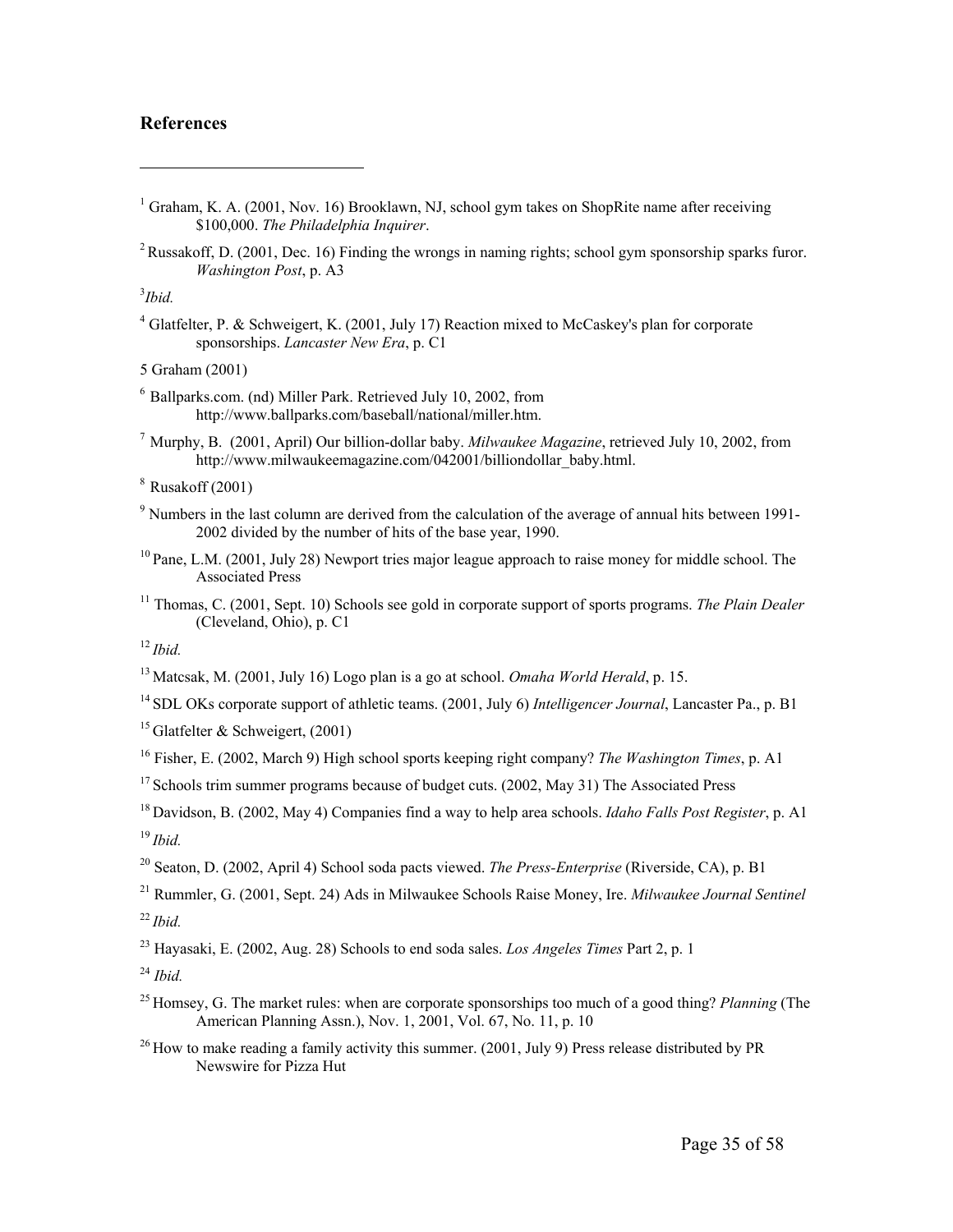- Kids get wild about reading with pizza and lions. (2001, Nov. 10) Press release distributed by PR Newswire for Pizza Hut
- <sup>27</sup> School kids earn shopping spree, thanks to perfect attendance and The Hartford. (2001, Aug. 6) Press release distributed by PR Newswire for The Hartford insurance company
- 28 Stiles, G. (2001, Sept. 8) Toyota Dealership Donates Money to Medford, Ore.-Area High Schools. *The Mail Tribune*
- <sup>29</sup> Laura Bush Reads to School Children to Help Launch the Second Annual 'Close tthe Book on Hate' Campaign Co-Sponsored by Barnes & Noble and The Anti-Defamation League. (2001, Oct. 11) Press release distributed by PR Newswire for Barnes & Noble

30 Thompson, S. (2001, Dec. 3) Cadbury's candy push. *Advertising Age*, p. 8

31 McKay G. (2001, Aug. 29) Program may ease school fund raising. *Pittsburgh Post-Gazette*, p. C1

<sup>32</sup>*Ibid.*

- 33Eisenberg, J. (2001, Oct. 23) Logos on Leg Cause Concerns. *Palm Beach Post*, p. 6C
- $34$ Learning Has Never Been Sweeter! (2001, July 24) Press release distributed by PR Newswire for The National Honey Board
- <sup>35</sup> Education program drives home responsibility; Verizon wireless' education curriculum reaches out to new drivers. (2002, May 20) Press release distributed by PR Newsire for Verizon Wireless
- 36Audubon Middle School Students Create Their Own Restaurant -For-A-Day. (2001, Dec. 4) Press release distributed by Business Wire Inc. for Lawry's Foods Inc.
- 37 Wieffering, E. (2002, March 17) Minnesota Business Academy: Struggling but successful. *Star Tribune of Minneapolis*
- <sup>38</sup> Moran, C. (2002, May 13) Education or indoctrination? Motives questioned for some lessons kids taught on environment. Copley News Service
- 39 Lindeman, T. (2001, July 11) Point Breeze, Pa., Internet Company Signs up High Schools. *Pittsburgh Post-Gazette*

<sup>40</sup>*Ibid.*

- <sup>41</sup> Think.com brings the power of Oracle to the classroom. (2001, Nov. 8) Press release distributed by PR Newswire for Oracle Corp.
- 42 Mitchell, J. (2001, Oct. 30) Sites teach kids value of a dollar. *Investor's Business Daily*, Section A, p. 11.
- 43 Grimm, M. (2001, July) Reality bits. *American Demographics*
- 44 Mosier, J. (2001, Dec. 12) District pulls plug on Channel One, *Dallas Morning News*, p. 1R
- <sup>45</sup> Hubler, E. (2001, Aug, 29) Colorado Officials Investigate Marketing Ploy by In-School Broadcaster. *Denver Post*
- 46 See, for instance, Franck, M. (2001, July 3) First year mixes high marks with low points." *St. Louis Post-Dispatch,* p. A1
- 47Dean, Mensah, M. (2001, Nov. 21) Hostile takeover is averted. *Philadelphia Daily News*
- 48Board not satisfied with schools run by private company (2001, July 15) *The Wichita Eagle*
- 49 Waller, M. (2001, July 24) Time's up on school takeover. *New Orleans Times-Picayune,* p. 1
- <sup>50</sup> Raffaele, M. (2001, July 6) Charter school appeals board allows York school to stay open. The Associated Press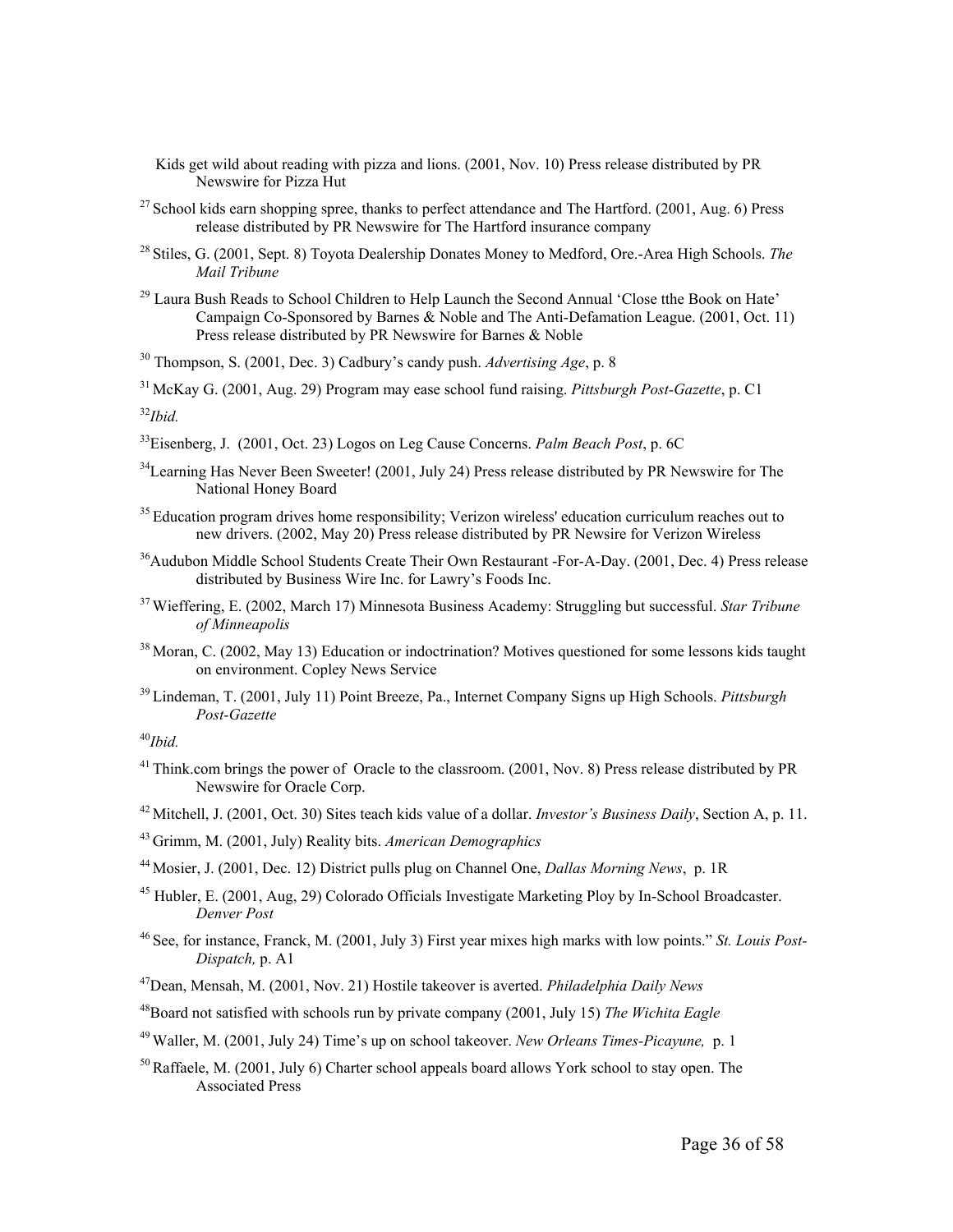- 51 Henriques, D., & Steinberg, J. (2002, May 15) Operator of public schools in settlement with S.E.C. *The New York Times*
- $52$  Molnar, A. (1999, Sept.) Cashing in on Kids: The Second Annual Report on Trends in Schoolhouse Commercialism. Center for the Analysis of Commercialism in Education (CACE), University of Wisconsin-Milwaukee. pp. 24-26

 $53$ Henriques & Steinberg (2002)

<sup>54</sup> See, for instance:

 Gutierrez, B. (2001, July 20) Troubled school picks manager; contract tiff intensifies. *San Antonio Express-News*, p. 5B

Carter, R. (2001, July 7) Firm cuts ties after shake-up at school. *Atlanta Journal and Constitution*, p. 3H

- <sup>55</sup> Mosaica Education, Inc., to acquire Advantage Schools Inc. (2001, July 2) Press release distributed by PR Newswire for Mosaica Education and Advantage Schools
- <sup>56</sup>Chancellor Academies and Beacon Education Management Merge. (2002, Jan. 8) Press release distributed by Business Wire for Chancellor Beacon Academies Inc.

57Advantage Schools Taken Over by New York Company, (2001, July 3) The Associated Press

58 Carter (2001)

 $59$  Gutierrez,  $(2001)$ 

- 60 VC firms go cold on education companies. (2001, Sept. 21) *Boston Business Journal*, p. 3.
- 61 Murvosh, M. (2001, July 27) Districts reject charter schools, *Salt Lake Tribune*, p. C2
- $62$  Welsh-Huggins, A. (2001, Sept. 21) Charter schools, their enrollment growing, enter fourth year. The Associated Press
- 63 Loveless, T. (2002), How Well Are American Students Learning? *The 2002 Brown Center Report on American Education.* Washington, D.C.: Brookings Institution.
- <sup>64</sup> Box tops for education finds parents want to become more involved in their children's education. (2001, Aug. 21) Press release distributed by Business Wire for General Mills
- <sup>65</sup> Just in time for the holidays, Box Tops for Education expands with new Box Tops Marketplace and Box Tops Visa card. (2001, Nov. 15) Press release distributed by Business Wire for General Mills
- 66 Flash in the hand: The smart Target Visa card hits the streets. (2001, Dec.) *Chain Store Age Executive*, p. 116
- $67$  Pep Boys joins fastest growing educational fundraising company. (2001, Sept. 28) Press release distributed by PR Newswire for Pep Boys and Electronic Scrip Inc.
- 68 Dirks, J. (2002, April 16) Scrip raises school funds with minimal cost. *The Oregonian*, p. 9
- 69 Yi, D. (2001, Nov. 16) Teachers as registered fund-raisers *Los Angeles Times*, Part 2, p. 6
- 70 Benton, J. (2001, Oct. 24) Dallas-area schools seek fund-raising options. *The Dallas Morning News*
- $71$  Bauder, D. (2002, March 24) CNN backs off on sponsorship bid. The Associated Press
- $^{72}$  Heath, E. (2002, March 25) VICTORY THANK YOU!! Mass e-mail message from the Center for Commercial-Free Public Education
- 73 Ad agencies asked to avoid CNN's in-school newscast. (2002, March 12) *Atlanta Journal and Constitution,* p. D11
- 74 Heath (2002); Bauder (2002)